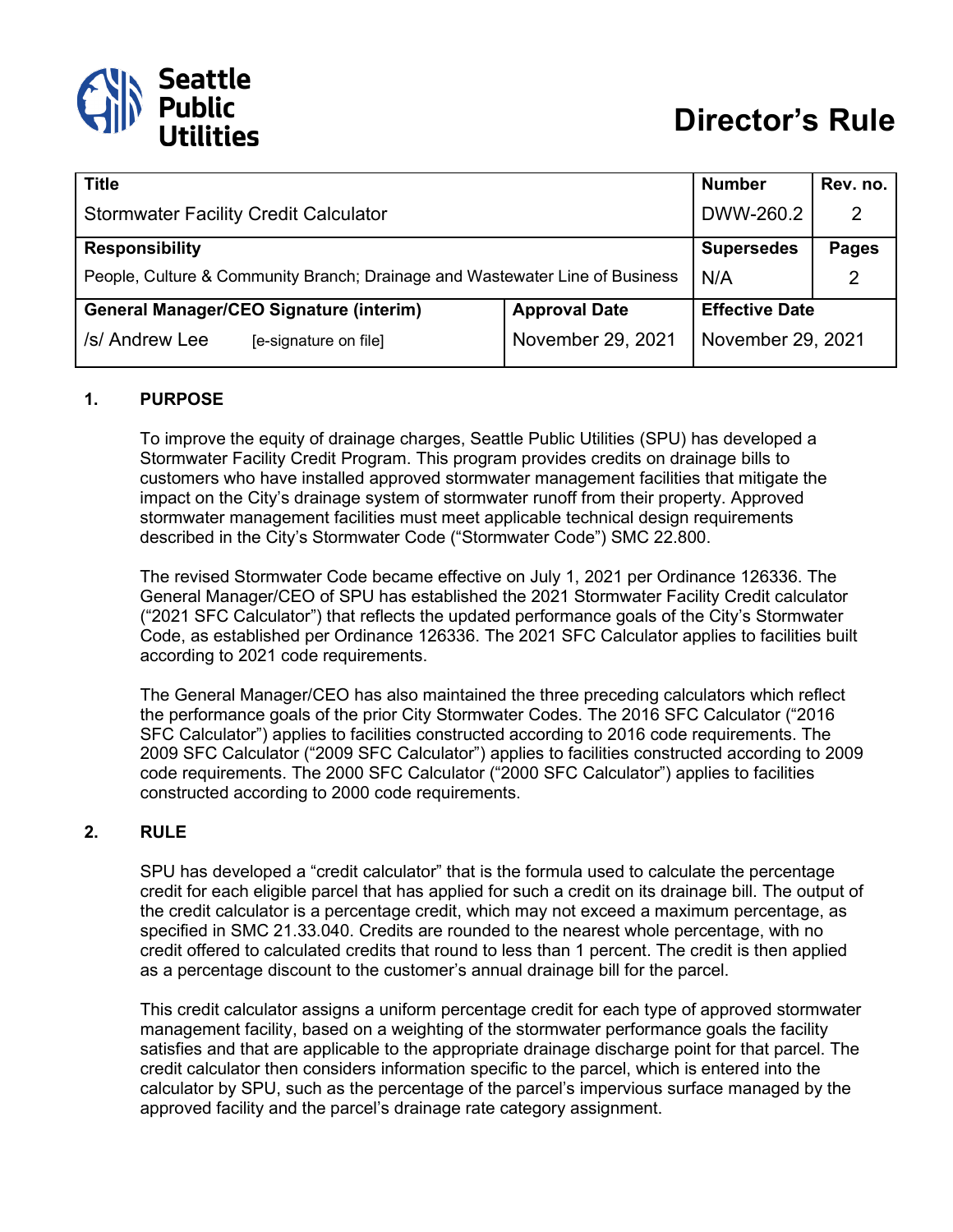The 2021, 2016, 2009 and 2000 SFC Calculators include "Rate Tier Multipliers" which reflect the percentage of the drainage bill associated with runoff from impervious surface, with such multipliers used in the calculation of the final stormwater facility credit applied to a parcel's drainage bill. The Rate Tier Multipliers vary by rate tier.

A list of all facilities that qualify as "approved stormwater management facilities" under this program is found in Table 1 (2000 SFC Calculator), Table 2 (2009 SFC Calculator), Table 3 (2016 SFC Calculator), Table 4 (2021 SFC Calculator) of Attachment A to this Director's Rule.

## **3. REFERENCES**

- SMC 21.33.040, Stormwater Facility Credit Program
- SMC 22.800, Stormwater Code
- Ordinance 126336, amending Stormwater Code provisions

## **4. ATTACHMENTS**

- Attachment A Table 1, Stormwater Facility Credit Program Credit Percentage Calculation: For facilities built according to 2000 and previous code requirements
- Attachment A -Table 2, Stormwater Facility Credit Program Credit Calculator: For facilities built according to 2009 code requirements
- Attachment A -Table 3, Stormwater Facility Credit Program Credit Calculator: For facilities built according to 2016 code requirements
- Attachment A -Table 4, Stormwater Facility Credit Program Credit Calculator: For facilities built according to 2021 code requirements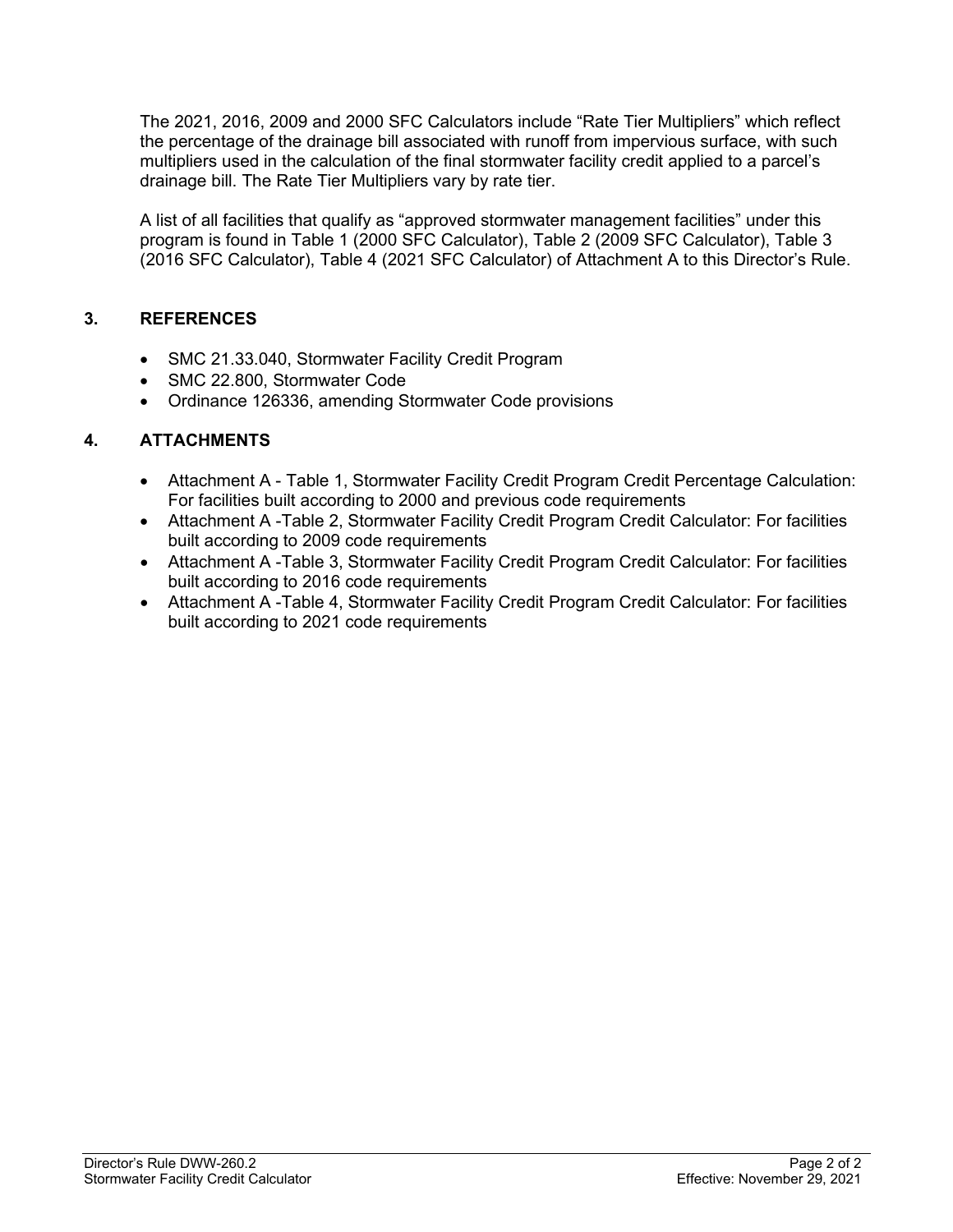#### **Attachment A - Table 1. Stormwater Facility Credit Program Credit Percentage Calculation: For Facilities Built According to 2000 and Previous Code Requirements**

|                                     |                                                                   |                                                                        |                                |                                                                                           |                                                |            |                                                |            |            |                                       | Rate Tier (3):         |                 |
|-------------------------------------|-------------------------------------------------------------------|------------------------------------------------------------------------|--------------------------------|-------------------------------------------------------------------------------------------|------------------------------------------------|------------|------------------------------------------------|------------|------------|---------------------------------------|------------------------|-----------------|
|                                     |                                                                   |                                                                        |                                |                                                                                           |                                                |            | <b>Percent Reduction by Performance Target</b> |            |            |                                       | <b>Overall Max:</b>    | 50%             |
|                                     |                                                                   |                                                                        |                                |                                                                                           |                                                |            |                                                |            |            |                                       |                        | Adjusted        |
| % Site Impervious                   |                                                                   |                                                                        |                                |                                                                                           |                                                |            |                                                | 2-yr Peak  |            | <b>Flow Credit</b>                    | <b>Facility Credit</b> | <b>Facility</b> |
| Managed                             | <b>Basin Type</b>                                                 | <b>Design Standard</b>                                                 | <b>BMP Classification</b>      | <b>Facility</b>                                                                           | <b>Properties</b>                              | <b>TSS</b> | Volume                                         | & Duration | 25-yr Peak | <b>Basis</b>                          | (1)                    | Credit (2)      |
|                                     | <b>Water Quality (WQ) - PGIS Area / Total Imperviousness</b>      |                                                                        |                                |                                                                                           |                                                |            |                                                |            |            |                                       |                        |                 |
| <b>Ex: Typically not CSO basins</b> |                                                                   |                                                                        |                                |                                                                                           | <b>Weighting=</b>                              | 60%        | 40%                                            | $0\%$      | 0%         |                                       |                        |                 |
|                                     |                                                                   |                                                                        |                                |                                                                                           |                                                |            |                                                |            |            | Media filter                          |                        |                 |
| 0%                                  | <b>Separated System</b>                                           | 6-month, 24-hour storm                                                 | <b>Water Quality - Level 1</b> | media filter, oil water separator, wetvault                                               | no infiltration                                | 80%        | 0%                                             | NA         | <b>NA</b>  | (evaluated)                           | 24%                    | $0\%$           |
|                                     |                                                                   |                                                                        |                                | wetponds, bioswales (basic, wet, and                                                      |                                                |            | 15%                                            |            |            |                                       |                        |                 |
| 0%                                  | <b>Separated System</b>                                           | 6-month, 24-hour storm                                                 | <b>Water Quality - Level 2</b> | continuous inflow), filter strips                                                         | some infiltration (storage)                    | 80%        |                                                | NA         | <b>NA</b>  | Wetpond (modeled)                     | 27%                    | $0\%$           |
|                                     |                                                                   |                                                                        |                                | sand filter, bioretention or pervious<br>pavement without underdrain,                     |                                                |            |                                                |            |            | Bioret w/o underdrain                 |                        |                 |
| $0\%$                               | <b>Separated System</b>                                           | 6-month, 24-hour storm                                                 | <b>Water Quality - Level 3</b> | bioretention with underdrain                                                              | relies entirely on infiltration                | 95%        | 98%                                            | <b>NA</b>  | <b>NA</b>  | (modeled)                             | 48%                    | $0\%$           |
|                                     |                                                                   | low Control 1 (FC1) (Public Combined Sewer/Capacity Constrained Basin) |                                |                                                                                           |                                                |            |                                                |            |            |                                       |                        |                 |
|                                     | Ex: CSO with inadequate pipe conveyance and/or ditching           |                                                                        |                                |                                                                                           | <b>Weighting=</b>                              | $0\%$      | 25%                                            | 40%        | 35%        |                                       |                        |                 |
|                                     | ublic Combined                                                    |                                                                        |                                |                                                                                           | no infiltration (some soil                     |            |                                                |            |            |                                       |                        |                 |
| 0%                                  | <b>Sewer/Capacity</b><br><b>Constrained Basins</b>                | 2- and 25-year peak control                                            | Detention - Level 1            | vegetated roof (min. 4" soil depth)                                                       | storage and<br>evapotranspiration)             | <b>NA</b>  | 30%                                            | 25%        | 20%        | Professional<br>Judgment              | 13%                    | $0\%$           |
|                                     | Public Combined                                                   |                                                                        |                                |                                                                                           |                                                |            |                                                |            |            |                                       |                        |                 |
|                                     | <b>Sewer/Capacity</b>                                             |                                                                        |                                | cistern, vault, detention pipe or surface                                                 |                                                |            |                                                |            |            |                                       |                        |                 |
| $0\%$                               | <b>Constrained Basins</b>                                         | 2- and 25-year peak control                                            | Detention - Level 2            | detention with impermeable liner                                                          | no infiltration                                | <b>NA</b>  | 0%                                             | 22%        | 63%        | Vault (modeled)                       | 16%                    | $0\%$           |
|                                     | ublic Combined-<br><b>Sewer/Capacity</b>                          |                                                                        |                                |                                                                                           | minimal infiltration (some<br>soil storage and |            |                                                |            |            |                                       |                        |                 |
| $0\%$                               | <b>Constrained Basins</b>                                         | 2- and 25-year peak control                                            | Detention - Level 3            | surface detention                                                                         | evapotranspiration)                            | <b>NA</b>  | 5%                                             | 22%        | 81%        | Pond (evaluated)                      | 19%                    | $0\%$           |
|                                     | ublic Combined-                                                   |                                                                        |                                | infiltration trench, bioretention (cell or                                                |                                                |            |                                                |            |            |                                       |                        |                 |
|                                     | <b>Sewer/Capacity</b>                                             |                                                                        |                                | planter), or pervious pavement facility all                                               |                                                |            |                                                |            |            | Professional                          |                        |                 |
| 0%                                  | <b>Constrained Basins</b><br>Public Combined                      | 2- and 25-year peak control                                            | Detention - Level 4            | with underdrain<br>infiltration trench, dry well, bioretention                            | some infiltration (storage)                    | <b>NA</b>  | 24%                                            | 79%        | 81%        | Judgment                              | 33%                    | $0\%$           |
|                                     | <b>Sewer/Capacity</b>                                             |                                                                        |                                | (cell or planter), or pervious pavement                                                   |                                                |            |                                                |            |            | Infiltration Trench                   |                        |                 |
| $0\%$                               | <b>Constrained Basins</b>                                         | 2- and 25-year peak control                                            | Detention - Level 5            | facility all without underdrain                                                           | relies entirely on infiltration                | NA.        | 98%                                            | 99%        | 81%        | (modeled)                             | 46%                    | $0\%$           |
|                                     | <b>Flow Control 2 (FC2) (Flow Critical Receiving Water Basin)</b> |                                                                        |                                |                                                                                           |                                                |            |                                                |            |            |                                       |                        |                 |
| <b>Ex: Creeks and small lakes</b>   |                                                                   |                                                                        |                                |                                                                                           | <b>Weighting=</b>                              | 15%        | 10%                                            | 35%        | 40%        |                                       |                        |                 |
|                                     | <b>Flow Critical Receiving</b>                                    |                                                                        |                                |                                                                                           | no infiltration (some soil<br>storage and      |            |                                                |            |            | Professional                          |                        |                 |
| $0\%$                               | <b>Water Basin</b>                                                | 2-, 25- and 100-year peak control                                      | Detention+100yr - Level 1      | vegetated roof (min. 4" soil depth)                                                       | evapotranspiration)                            | 0%         | 30%                                            | 25%        | 20%        | Judgement                             | 10%                    | $0\%$           |
|                                     |                                                                   |                                                                        |                                |                                                                                           |                                                |            |                                                |            |            |                                       |                        |                 |
| $0\%$                               | <b>Flow Critical Receiving</b><br><b>Water Basin</b>              | 2-, 25- and 100-year peak control                                      | Detention+100yr - Level 2      | cistern, vault, detention pipe or surface<br>detention with impermeable liner             | no infiltration                                | 0%         | 0%                                             | 25%        | 76%        | Vault (modeled)                       | 20%                    | $0\%$           |
|                                     |                                                                   |                                                                        |                                |                                                                                           | minimal infiltration (some                     |            |                                                |            |            |                                       |                        |                 |
|                                     | <b>Flow Critical Receiving</b>                                    |                                                                        |                                |                                                                                           | soil storage and                               |            |                                                |            |            |                                       |                        |                 |
| $0\%$                               | <b>Water Basin</b>                                                | 2-, 25- and 100-year peak control                                      | Detention+100yr - Level 3      | surface detention                                                                         | evapotranspiration)                            | 8%         | 6%                                             | 25%        | 81%        | Pond (modeled)                        | 22%                    | $0\%$           |
|                                     | <b>Flow Critical Receiving</b>                                    |                                                                        |                                | infiltration trench, bioretention (cell or<br>planter), or pervious pavement facility all |                                                |            |                                                |            |            | Professional                          |                        |                 |
| $0\%$                               | <b>Water Basin</b>                                                | 2-, 25- and 100-year peak control                                      | Detention+100yr - Level 4      | with underdrain                                                                           | some infiltration (storage)                    | 98%        | 29%                                            | 99%        | 81%        | Judgment                              | 43%                    | $0\%$           |
|                                     |                                                                   |                                                                        |                                | infiltration trench, dry well, bioretention                                               |                                                |            |                                                |            |            |                                       |                        |                 |
|                                     | <b>Flow Critical Receiving</b><br><b>Water Basin</b>              |                                                                        |                                | (cell or planter), or pervious pavement                                                   |                                                | 98%        | 98%                                            | 99%        | 81%        | Infiltration Trench<br>(modeled)      |                        |                 |
| $0\%$                               |                                                                   | 2-, 25- and 100-year peak control                                      | Detention+100yr - Level 5      | facility all without underdrain                                                           | relies entirely on infiltration                |            |                                                |            |            |                                       | 46%                    | $0\%$           |
|                                     | ainwater Harvesting Credit - % of Roof Area                       |                                                                        |                                |                                                                                           |                                                |            |                                                |            |            |                                       |                        |                 |
| 0%                                  | All                                                               | Rainwater use - for Commercial Properties                              | NA                             | Tank with reuse                                                                           |                                                | NA.        | <b>NA</b>                                      | NA.        | NA         |                                       | 10%                    | 0%              |
|                                     |                                                                   |                                                                        |                                |                                                                                           |                                                |            |                                                |            |            | <b>Total Adjusted Facility Credit</b> |                        | $0\%$           |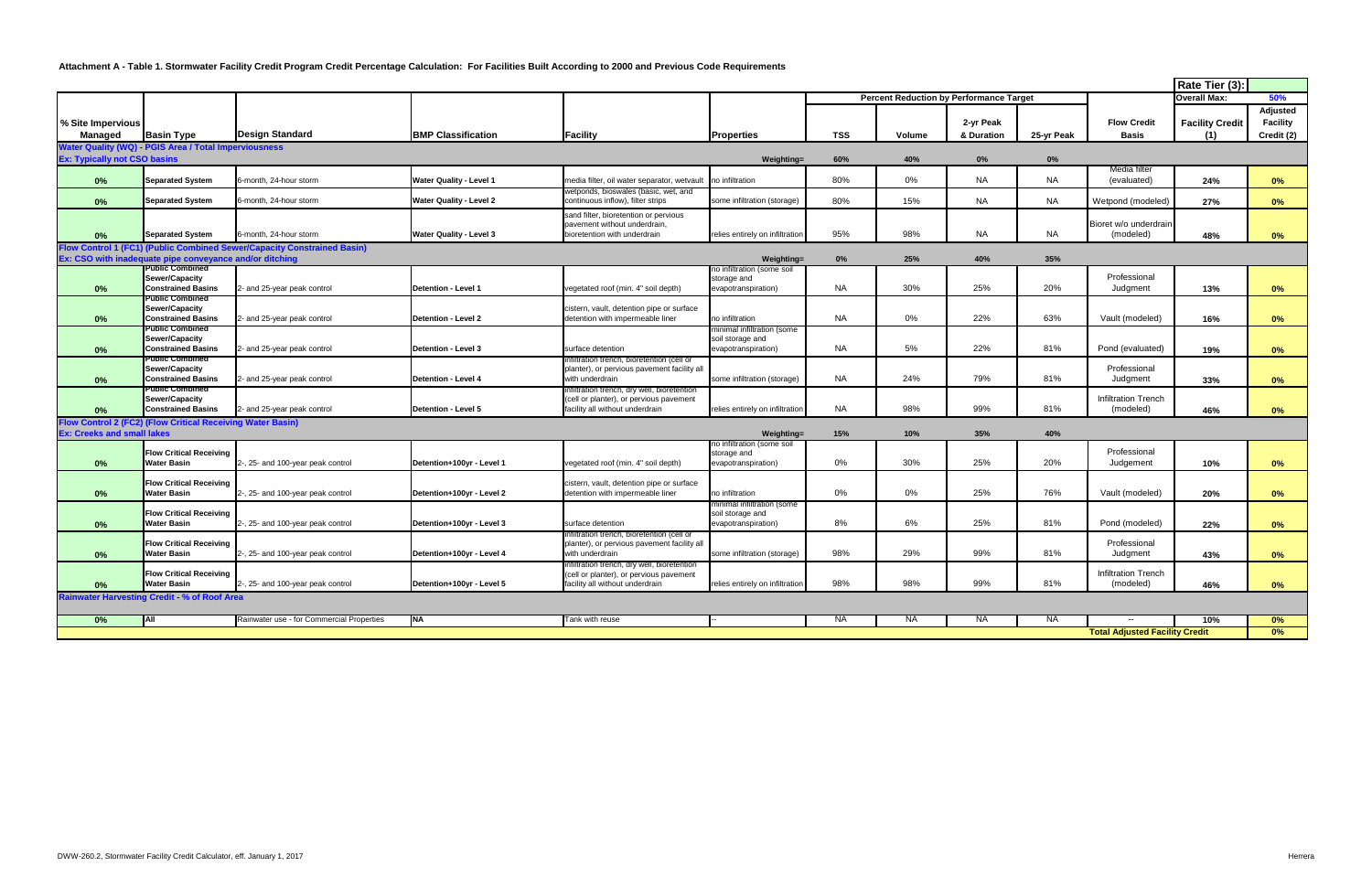Total Adjusted Facility Credit 0% **General Service/Large Residential** Undeveloped-Regular 0-15% **G1 30% Small Residential** 

| <b>Final Parcel Credit Calculation</b> |    | <b>Rate Tier Multipliers</b>      |                        | % Impervious or<br><b>Parcel Area</b> | <b>Tier</b>      | <b>Multipl</b><br>(see not |
|----------------------------------------|----|-----------------------------------|------------------------|---------------------------------------|------------------|----------------------------|
| <b>Total Adjusted Facility Credit</b>  | 0% | General Service/Large Residential | Undeveloped-Regular    | 0-15%                                 | G1               | 30%                        |
| Rate Tier Multiplier (3)               | 0% |                                   | Undeveloped-Low Impact | 0-15%                                 | G <sub>1</sub> L | 23%                        |
| <b>Final Parcel Credit (4)</b>         | 0% |                                   | Light-Regular          | 16-35%                                | G2               | 63%                        |

|                      | % Impervious or<br><b>Parcel Area</b> | <b>Tier</b>      | <b>Multiplier</b><br>(see note 4) |
|----------------------|---------------------------------------|------------------|-----------------------------------|
| Undeveloped-Regular  | $0 - 15%$                             | G <sub>1</sub>   | 30%                               |
| developed-Low Impact | $0 - 15%$                             | G <sub>1</sub> L | 23%                               |
| Light-Regular        | 16-35%                                | G <sub>2</sub>   | 63%                               |
| Light-Low Impact     | 16-35%                                | G <sub>2</sub> L | 62%                               |
| Moderate-Regular     | 36-65%                                | G <sub>3</sub>   | 83%                               |
| Moderate-Low Impact  | 36-65%                                | G <sub>3</sub> L | 79%                               |
| Heavy                | 66-85%                                | G4               | 93%                               |
| Very Heavy           | 86-100%                               | G <sub>5</sub>   | 99%                               |
|                      | $<$ 2,000 sq ft                       | R <sub>1a</sub>  | 85%                               |
|                      | 2,000-2,999 sq ft                     | R <sub>1</sub> b | 84%                               |
|                      | 3,000-4,999 sq ft                     | R <sub>2</sub>   | 79%                               |
|                      | 5,000-6,999 sq ft                     | R3               | 78%                               |
|                      | 7,000-9,999 sq ft                     | R <sub>4</sub>   | 74%                               |

#### **Notes:**

1) The facility credit is the scaled weighted average of the percent reductions by performance target.

2) The adjusted facility credit is the facility credit multiplied by the percentage of total impervious area managed by the applicable facility.

3) The rate tier multiplier is the percentage of the customer's bill attributable to impervious area run-off. Credit is only offered for run-off managed which originates on impervious surface.

4) The Final Parcel Credit is the rate tier multiplier multiplied by the sum of a property's adjusted facility credits (i.e., the "total adjusted facility credit"). The Final Parcel Credit is capped at 50%. The Final Parcel Credit is the credit percentage applied to the customer bill.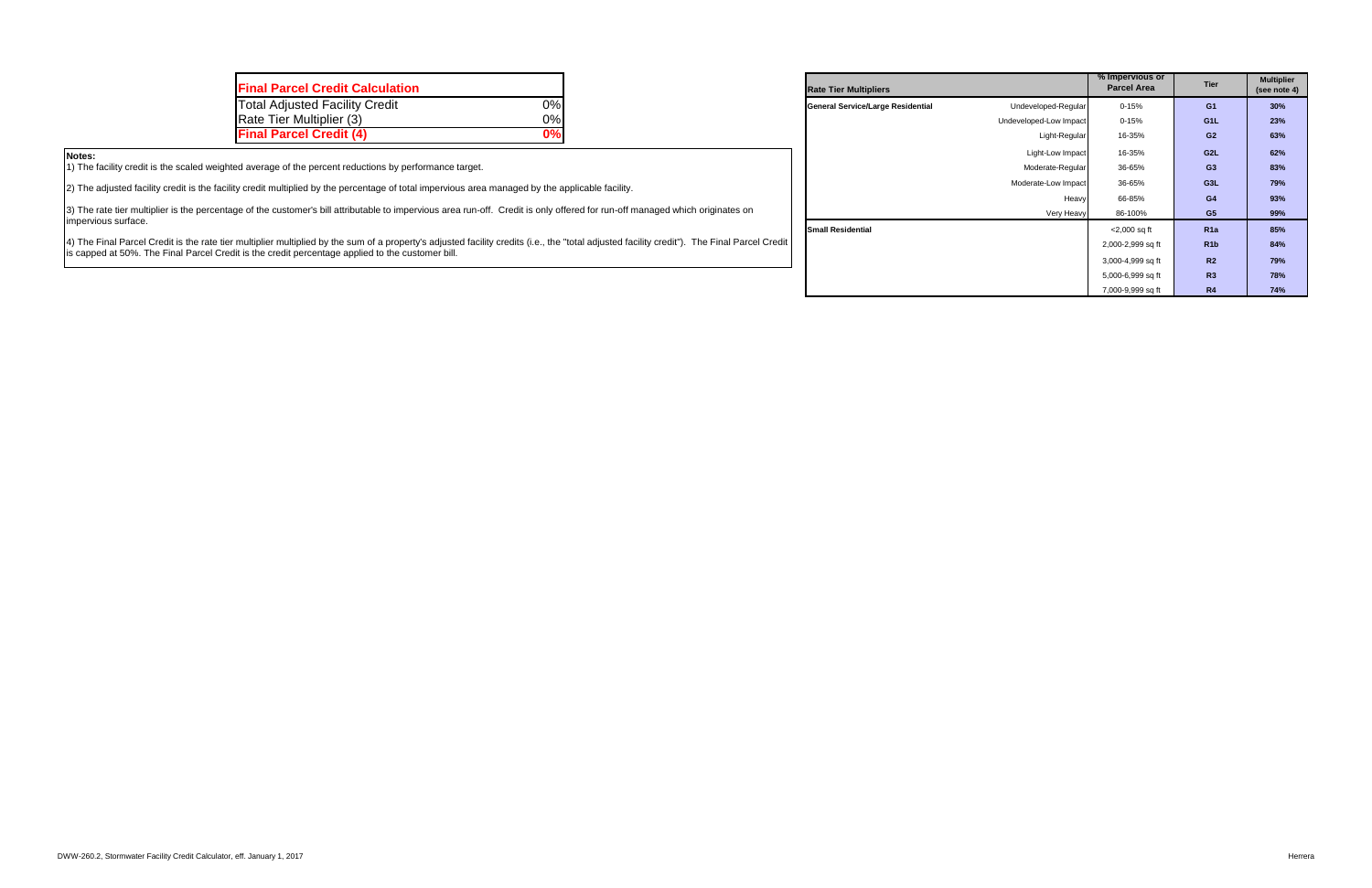#### **Attachment A - Table 2. Stormwater Facility Credit Calculator: For facilities built according to 2009 Code requirements.**

| <b>Rate Tier:</b>                              |                                                                                              |               |                                                                                                                      |            |           |                                |            |                                         |                                   |                                                           |                                                                                                                                                                       |
|------------------------------------------------|----------------------------------------------------------------------------------------------|---------------|----------------------------------------------------------------------------------------------------------------------|------------|-----------|--------------------------------|------------|-----------------------------------------|-----------------------------------|-----------------------------------------------------------|-----------------------------------------------------------------------------------------------------------------------------------------------------------------------|
|                                                |                                                                                              |               |                                                                                                                      |            |           | <b>Performance Factors</b>     |            |                                         | Maximum<br><b>Facility Credit</b> | 50%                                                       |                                                                                                                                                                       |
| % Impervious Surface Managed BMP Type          |                                                                                              |               | WQ/FC Classification Stormwater Facility Type                                                                        | <b>TSS</b> | Volume    | 2-yr Peak &<br><b>Duration</b> | 25-yr Peak | <b>Flow Credit Basis</b>                | (1)                               | Adjusted<br><b>Facility Credit Facility Credit</b><br>(2) | <b>Notes</b>                                                                                                                                                          |
|                                                | <b>Water Quality (WQ) Treatment PGIS Area/Total Impervious (5)</b>                           |               |                                                                                                                      |            |           |                                |            |                                         |                                   |                                                           |                                                                                                                                                                       |
|                                                | Design Standard: Treatment of the water quality design storm volume or flow rate             |               |                                                                                                                      |            |           |                                |            |                                         |                                   |                                                           |                                                                                                                                                                       |
|                                                | Basin types: Basins requiring basic, enhanced, phosphorus, or oil treatment                  |               | <b>Weighting-</b>                                                                                                    | 60%        | 40%       | $0\%$                          | 0%         |                                         |                                   |                                                           |                                                                                                                                                                       |
|                                                | Traditional stormwater infrastructure                                                        |               | Media filter                                                                                                         |            |           |                                |            |                                         |                                   |                                                           | Flow modeling not needed. Water quality performance                                                                                                                   |
| $0\%$                                          | (non-infiltrating facilities)                                                                | WQ-Level 1    | Oil/water separator<br>Wet vault                                                                                     | 80%        | 0%        | NA.                            | <b>NA</b>  | Media filter (evaluated)                | 24%                               | 0%                                                        | based on Ecology's General Use Level Designation (GULD)<br>basic treatment (TSS removal) goal.                                                                        |
| $0\%$                                          | Traditional stormwater infrastructure<br>(minimal evaporation)                               | WQ-Level 2    | Detention/wet pond<br>Detention/stormwater wetland<br>Bioswales (basic, wet, and continuous inflow)<br>Filter strips | 80%        | 0%        | <b>NA</b>                      | NA         | Wetpond (modeled)                       | 24%                               | 0%                                                        | Flow modeling not needed. Water quality performance<br>based on basic treatment goal in the Stormwater<br>Management Manual for Western Washington (Ecology<br>2005). |
| 0%                                             | Infiltration and reuse facilities                                                            | WQ-Level 3    | Bioretention cell (without underdrain)                                                                               | 95%        | 91%       | <b>NA</b>                      | <b>NA</b>  | Bioret w/o underdrain                   | 47%                               | 0%                                                        | Flow modeling not needed. Water quality performance                                                                                                                   |
|                                                | Flow Control #1 (FC#1) - Green Stormwater Infrastructure to the Maximum Extent Feasible Only |               | ermeable pavement facility (without underdrain)                                                                      |            |           |                                |            | (modeled)                               |                                   |                                                           | stimated based on professional judgment.                                                                                                                              |
| <b>Basin types: All</b>                        | Design Standard: 91 percent infiltration or 91 percent reduction for 1-year peak flow        |               | Weighting=                                                                                                           | $0\%$      | 50%       | 50%                            | 0%         |                                         |                                   |                                                           |                                                                                                                                                                       |
| 0%                                             | Non-infiltrating facilities                                                                  | FC#1- Level 1 | Bioretention (cell or planter with underdrains)<br>Permeable pavement facility (with underdrain)                     | <b>NA</b>  | 0%        | 20%                            | <b>NA</b>  | Bioret w/ underdrain<br>(modeled)       | 5%                                | 0%                                                        | Flow modeled using WWHM3 Pro.                                                                                                                                         |
| $0\%$                                          | mpervious surface reduction methods                                                          | FC#1-Level 2  | Green roof                                                                                                           | <b>NA</b>  | 22%       | 44%                            | <b>NA</b>  | Green Roof (modeled)                    | 17%                               | 0%                                                        | Flow modeled using WWHM3 Pro.                                                                                                                                         |
| $0\%$                                          | Runoff reduction methods                                                                     | FC#1-Level 3  | Dispersion                                                                                                           | <b>NA</b>  | 54%       | 85%                            | <b>NA</b>  | Dispersion (modeled)                    | 35%                               | 0%                                                        | Flow modeled using WWHM3 Pro.                                                                                                                                         |
| 0%                                             | Infiltration and reuse facilities                                                            | FC#1- Level 4 | Bioretention (cell or planter without underdrains)<br>Permeable pavement facility (without underdrain)               | <b>NA</b>  | 91%       | 58%                            | <b>NA</b>  | Bioret w/o underdrain<br>(modeled)      | 37%                               | 0%                                                        | Flow modeled using WWHM3 Pro.                                                                                                                                         |
| 0%                                             | Infiltration and reuse facilities                                                            | FC#1-Level 5  | Rainwater harvesting                                                                                                 | <b>NA</b>  | <b>NA</b> | <b>NA</b>                      | <b>NA</b>  | <b>Professional Judgment</b>            | 50%                               | 0%                                                        | Credit based on professional judgment.                                                                                                                                |
| Flow Control #3 (FC#3) - Pre-developed Forest  | Design Standard: Match half 2-year to 50-year flow duration to forest condition              |               |                                                                                                                      |            |           |                                |            |                                         |                                   |                                                           |                                                                                                                                                                       |
| <b>Basin types: Some creek basins</b>          |                                                                                              |               | Weighting=                                                                                                           | 15%        | 30%       | 30%                            | 25%        |                                         |                                   |                                                           |                                                                                                                                                                       |
| 0%                                             | Impervious surface reduction methods                                                         | FC#3-Level 1  | Green roof                                                                                                           | 0%         | 25%       | 47%                            | 68%        | <b>Professional Judgment</b>            | 19%                               | 0%                                                        | Flow and water quality performance evaluated based on<br>results for pre-developed pasture and professional judgment                                                  |
| $0\%$                                          | Traditional stormwater infrastructure<br>(non-infiltrating facilities)                       | FC#3- Level 2 | Detention cistern<br>Detention vault<br>Detention pipe<br>Detention pond (with impermeable liner)                    | 0%         | 0%        | 83%                            | 98%        | Professional Judgment                   | 25%                               | 0%                                                        | Flow and water quality performance evaluated based on<br>results for pre-developed pasture and professional judgment                                                  |
| $0\%$                                          | Traditional stormwater infrastructure<br>(small-scale/distributed infiltrating facilities)   | FC#3-Level 3  | Infiltration trench<br>Dry well                                                                                      | 100%       | 100%      | 100%                           | 33%        | Professional Judgment                   | 42%                               | 0%                                                        | Flow and water quality performance evaluated based on<br>results for pre-developed pasture and professional judgment                                                  |
| 0%                                             | Infiltration and reuse facilities                                                            | FC#3- Level 4 | Bioretention (cell or planter without underdrains)<br>Permeable pavement facility (without underdrain)               | 100%       | 100%      | 100%                           | 33%        | Professional Judgment                   | 42%                               | 0%                                                        | Flow and water quality performance evaluated based on<br>results for pre-developed pasture and professional judgment                                                  |
| 0%                                             | Infiltration and reuse facilities                                                            | FC#3- Level 5 | Rainwater harvesting                                                                                                 | NA.        | NA        | NA                             | NA         | Professional Judgment                   | 50%                               | 0%                                                        | Credit based on professional judgment.                                                                                                                                |
| Flow Control #4 (FC#4) - Pre-developed Pasture |                                                                                              |               |                                                                                                                      |            |           |                                |            |                                         |                                   |                                                           |                                                                                                                                                                       |
| <b>Basin types: Some creek basins</b>          | Design Standard: Match half 2-year to 2-year flow duration to pasture condition              |               | <b>Weighting=</b>                                                                                                    | 15%        | 30%       | 45%                            | 10%        |                                         |                                   |                                                           |                                                                                                                                                                       |
| 0%                                             | mpervious surface reduction methods                                                          | FC#4- Level 1 | Green roof                                                                                                           | 0%         | 22%       | 44%                            | 65%        | Green Roof (modeled)                    | 17%                               | 0%                                                        | Flow modeled using WWHM3 Pro. Water quality<br>performance estimated based on professional judgment.                                                                  |
| $0\%$                                          | Traditional stormwater infrastructure<br>(non-infiltrating facilities)                       | FC#4- Level 2 | Detention cistern<br>Detention vault<br>Detention pipe<br>Detention pond (with impermeable liner)                    | 0%         | $0\%$     | 80%                            | 95%        | Vault (modeled)                         | 23%                               | $0\%$                                                     | Sized using SPU Vault spreadsheet. Flow control modeled<br>using WWHM3 Pro. Water quality performance based on<br>professional judgment.                              |
| $0\%$                                          | Traditional stormwater infrastructure<br>small-scale/distributed infiltrating facilities)    | FC#4- Level 3 | Infiltration trench                                                                                                  | 98%        | 98%       | 99%                            | 30%        | <b>Infiltration Trench</b><br>(modeled) | 46%                               | 0%                                                        | Flow modeled using WWHM3 Pro. Water quality<br>berformance based on volume reduction (% infiltration).                                                                |
|                                                | Infiltration and reuse facilities                                                            | FC#4- Level 4 | Dry well<br>Bioretention (cell or planter without underdrains)                                                       | 98%        | 98%       | 99%                            | 30%        | Infiltration Trench                     | 46%                               | 0%                                                        | Flow modeled using WWHM3 Pro. Water quality                                                                                                                           |
| $0\%$<br>$0\%$                                 | Infiltration and reuse facilities                                                            | FC#4- Level 5 | Permeable pavement facility (without underdrain)<br>Rainwater harvesting                                             | <b>NA</b>  | <b>NA</b> | <b>NA</b>                      | <b>NA</b>  | (modeled)<br>Professional Judgment      | 50%                               | 0%                                                        | performance based on volume reduction (% infiltration).<br>Credit based on professional judgment.                                                                     |
| Flow Control #5 (FC#5) - Peak Flow Control     |                                                                                              |               |                                                                                                                      |            |           |                                |            |                                         |                                   |                                                           |                                                                                                                                                                       |
| Design Standard: 2- and 25-year peak control   | Basin types: Public combined sewer, capacity-constrained, small lakes                        |               | Weighting=                                                                                                           | $0\%$      | 25%       | 40%                            | 35%        |                                         |                                   |                                                           |                                                                                                                                                                       |
| $0\%$                                          | Traditional stormwater infrastructure<br>(non-infiltrating facilities)                       | FC#5- Level 1 | Detention cistern<br>Detention vault<br>Detention pipe<br>Detention pond (with impermeable liner)                    | <b>NA</b>  | 0%        | 48%                            | 63%        | Vault (modeled)                         | 21%                               | 0%                                                        | Sized using SPU Vault spreadsheet. Flow modeled using<br>WWHM3 Pro.                                                                                                   |
| $0\%$                                          | mpervious surface reduction methods                                                          | FC#5-Level 2  | Green roof                                                                                                           | <b>NA</b>  | 22%       | 44%                            | 65%        | Green Roof (modeled)                    | 23%                               | 0%                                                        | Flow modeled using WWHM3 Pro.                                                                                                                                         |
| $0\%$                                          | Non-infiltrating facilities                                                                  | FC#5-Level 3  | Bioretention (cell or planter with underdrains)<br>Permeable pavement facility (with underdrain)                     | <b>NA</b>  | $0\%$     | 75%                            | 80%        | Bioret w/ underdrain<br>(modeled)       | 29%                               | 0%                                                        | Flow modeled using WWHM3 Pro.                                                                                                                                         |
| $0\%$                                          | Traditional stormwater infrastructure<br>small-scale/distributed infiltrating facilities)    | FC#5-Level 4  | Infiltration trench<br>Drv well                                                                                      | <b>NA</b>  | 98%       | 100%                           | 64%        | Infiltration Trench<br>(modeled)        | 44%                               | 0%                                                        | Flow modeled using WWHM3 Pro.                                                                                                                                         |
| $0\%$                                          | Infiltration and reuse facilities                                                            | FC#5-Level 5  | Bioretention (cell or planter without underdrains)<br>Permeable pavement facility (without underdrain)               | <b>NA</b>  | 98%       | 100%                           | 64%        | Infiltration Trench<br>(modeled)        | 44%                               | 0%                                                        | Flow modeled using WWHM3 Pro.                                                                                                                                         |
|                                                |                                                                                              |               |                                                                                                                      |            |           |                                |            |                                         |                                   |                                                           |                                                                                                                                                                       |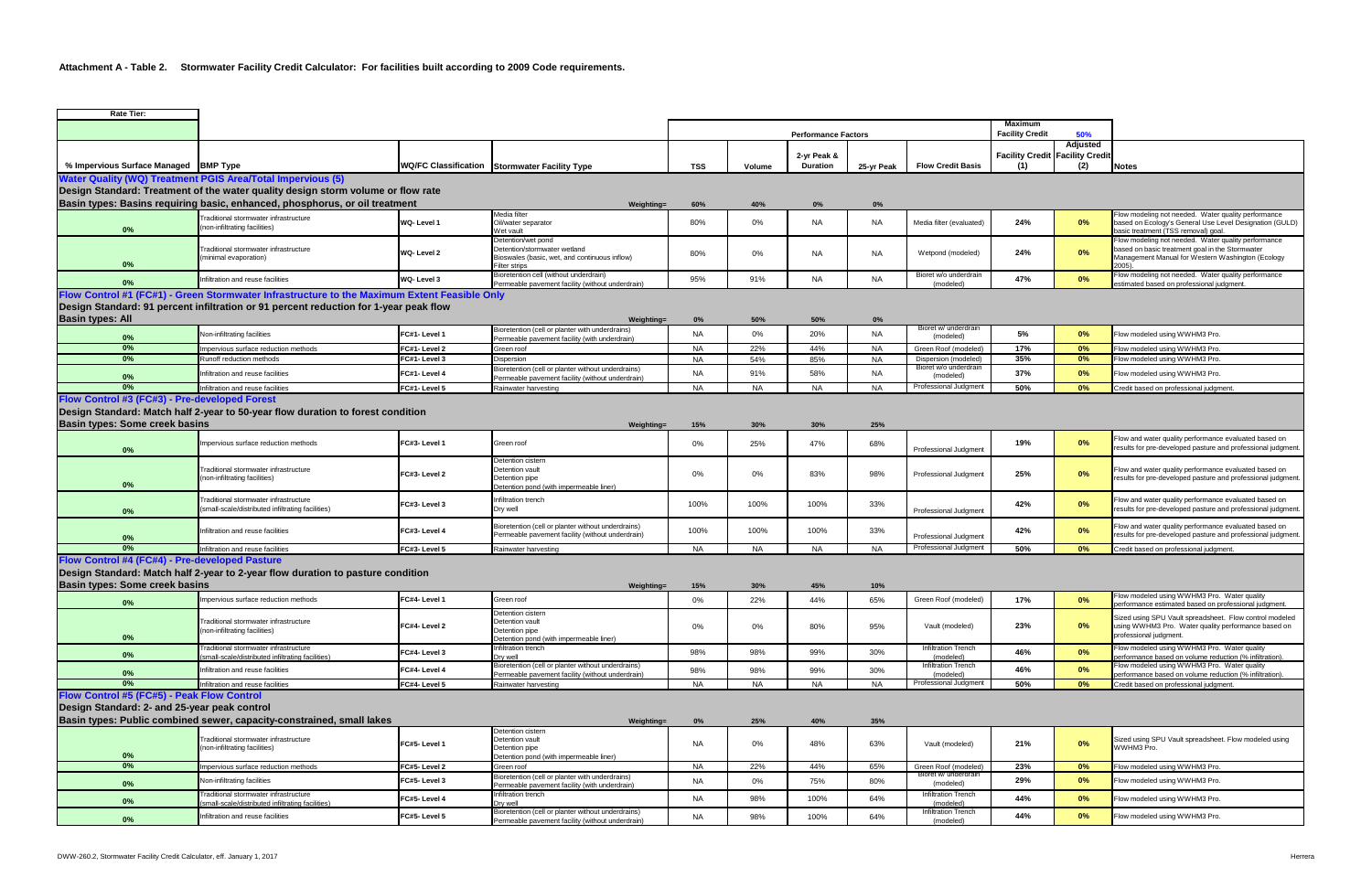| $0\%$                    | on and reuse facilities    | FC#5-Level 6 | Rainwater.<br>nter harvesting              | N. | <b>AIA</b> |            | Professional Judgmer                  | EO OZ<br>- JV 70 | nn/<br>$U$ 70 | d on professional judgment. |
|--------------------------|----------------------------|--------------|--------------------------------------------|----|------------|------------|---------------------------------------|------------------|---------------|-----------------------------|
| <b>Rail</b>              | <b>AL BAAR ANAA</b>        |              |                                            |    |            |            |                                       |                  |               |                             |
| 0 <sup>0</sup><br>$U$ 70 | ation and reuse facilities | IN A         | Rainward.<br>water harvesting (commercial) | NA | <b>AIA</b> | $\sqrt{ }$ |                                       | 10%              | m.<br>U70     | Commercial properties only  |
|                          |                            |              |                                            |    |            |            | <b>Total Adjusted Facility Credit</b> |                  | $0.0\%$       |                             |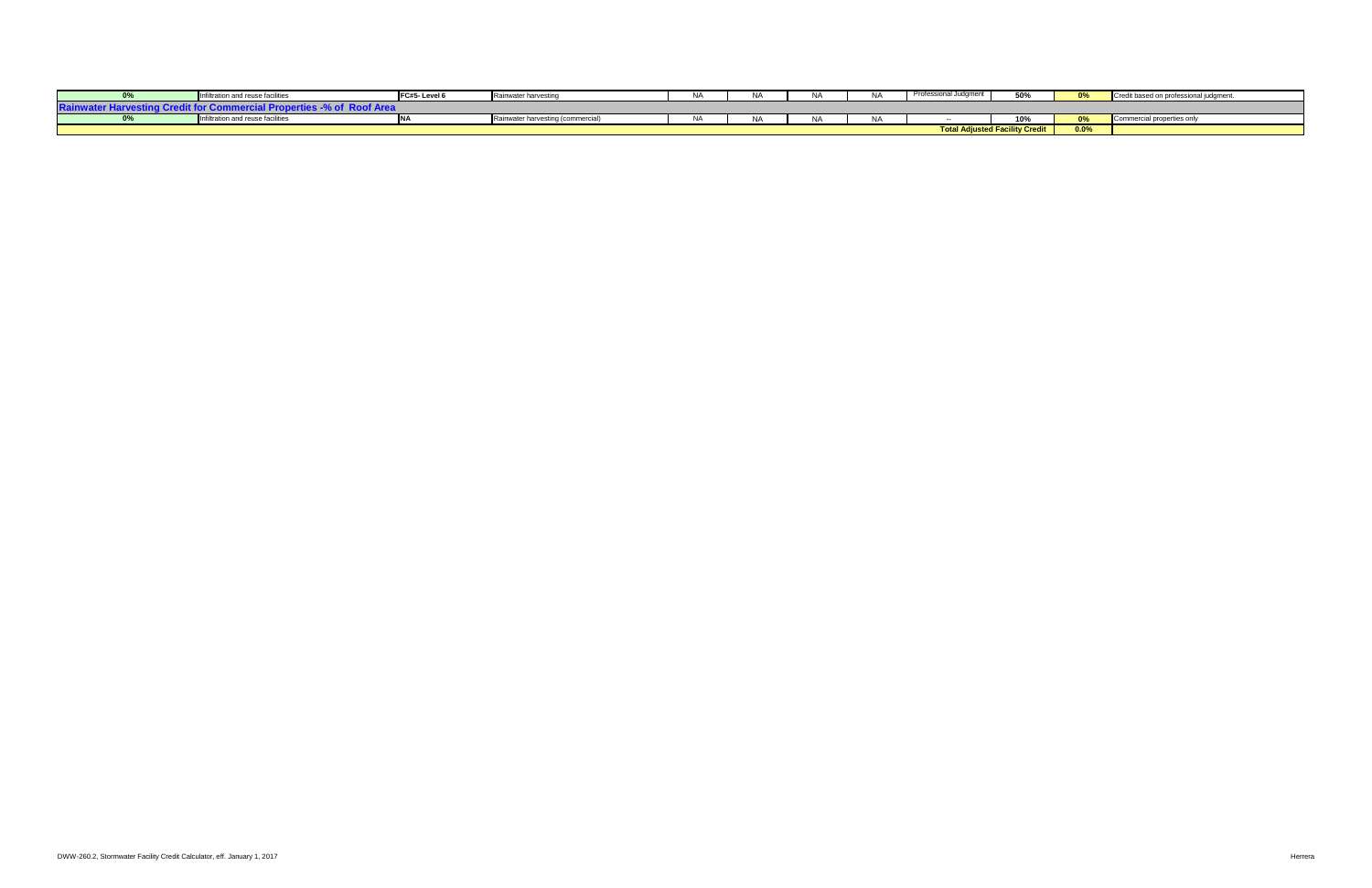|                  | % impervious or<br><b>Parcel Area</b> | <b>Tier</b>      | <b>Multiplier</b><br>(3) |
|------------------|---------------------------------------|------------------|--------------------------|
| veloped-Regular  | $0 - 15%$                             | G <sub>1</sub>   | 30%                      |
| oped-Low Impact  | $0 - 15%$                             | G <sub>1</sub> L | 23%                      |
| Light-Regular    | 16-35%                                | G2               | 63%                      |
| Light-Low Impact | 16-35%                                | G <sub>2L</sub>  | 62%                      |
| loderate-Regular | 36-65%                                | G3               | 83%                      |
| erate-Low Impact | 36-65%                                | G3L              | 79%                      |
| Heavy            | 66-85%                                | G4               | 93%                      |
| Very Heavy       | 86-100%                               | G <sub>5</sub>   | 99%                      |
|                  | $<$ 2,000 sq ft                       | R <sub>1</sub> a | 85%                      |
|                  | 2,000-2,999 sq ft                     | R <sub>1</sub> b | 84%                      |
|                  | 3,000-4,999 sq ft                     | R <sub>2</sub>   | 79%                      |
|                  | 5,000-6,999 sq ft                     | R3               | 78%                      |
|                  | 7,000-9,999 sq ft                     | R4               | 74%                      |

|                     |                                                                     | <b>Final Parcel Credit Calculation</b>                                                                                                                                                | <b>Rate Tier Multipliers</b>                    |                                                                                                     | % impervious oi<br><b>Parcel Area</b> | Tier             | <b>Multipl</b><br>(3) |
|---------------------|---------------------------------------------------------------------|---------------------------------------------------------------------------------------------------------------------------------------------------------------------------------------|-------------------------------------------------|-----------------------------------------------------------------------------------------------------|---------------------------------------|------------------|-----------------------|
|                     |                                                                     | $\overline{0\%}$<br><b>Total Adjusted Facility Credit</b>                                                                                                                             | General Service/Large Residential               | Undeveloped-Regular                                                                                 | $0 - 15%$                             | G1               | 30%                   |
|                     |                                                                     | 0%<br>Rate Tier Multiplier (3)                                                                                                                                                        |                                                 | Undeveloped-Low Impact                                                                              | $0 - 15%$                             | G <sub>1</sub> L | 23%                   |
|                     |                                                                     | 0%<br><b>Final Parcel Credit (4)</b>                                                                                                                                                  |                                                 | Light-Regular                                                                                       | 16-35%                                | G2               | 63%                   |
|                     |                                                                     |                                                                                                                                                                                       |                                                 | Light-Low Impact                                                                                    | 16-35%                                | G <sub>2L</sub>  | 62%                   |
| Notes:              |                                                                     |                                                                                                                                                                                       |                                                 | Moderate-Regular                                                                                    | 36-65%                                | G3               | 83%                   |
|                     |                                                                     | 1) The facility credit is the scaled weighted average of the percent reductions by performance target.                                                                                |                                                 | Moderate-Low Impact                                                                                 | 36-65%                                | G <sub>3L</sub>  | 79%                   |
|                     |                                                                     | 2) The adjusted facility credit is the facility credit multiplied by the percentage of total impervious area managed by the applicable facility.                                      |                                                 | Heavy                                                                                               | 66-85%                                | G4               | 93%                   |
|                     |                                                                     | 3) The rate tier multiplier is the percentage of the customer's bill attributable to impervious area runoff. Credit is only offered for runoff managed which originates on            |                                                 | Very Heavy                                                                                          | 86-100%                               | G <sub>5</sub>   | 99%                   |
| impervious surface. |                                                                     |                                                                                                                                                                                       | <b>Small Residential</b>                        |                                                                                                     | $<$ 2,000 sq ft                       | R1a              | 85%                   |
|                     |                                                                     | 4) The final parcel credit is the rate tier multiplier multiplied by the sum of a property's adjusted facility credits (i.e., the "total adjusted facility credit"). The final parcel |                                                 |                                                                                                     | 2,000-2,999 sq ft                     | R1b              | 84%                   |
|                     |                                                                     | credit is capped at 50%. The final parcel credit is the credit percentage applied to the customer bill.                                                                               |                                                 |                                                                                                     | 3,000-4,999 sq ft                     | R2               | 79%                   |
|                     |                                                                     | 5) For the water quality treatment PGIS/impervious area, enter PGIS as a percent of the total impervious area.                                                                        |                                                 |                                                                                                     | 5,000-6,999 sq ft                     | R3               | 78%                   |
|                     |                                                                     | 6) Where flow control is provided, it is estimated that 75% of the total impervious surface is managed. This is based upon past business inspections.                                 |                                                 |                                                                                                     | 7,000-9,999 sq ft                     | R <sub>4</sub>   | 74%                   |
|                     |                                                                     | 7) Fractional credits are not offered - note that no credit will be offered for credits that are calculated to round to less than 1%.                                                 | <b>Color Key:</b>                               |                                                                                                     |                                       |                  |                       |
|                     | 8) FC1 applies to all parcels. Possible basin combinations include: |                                                                                                                                                                                       |                                                 |                                                                                                     |                                       |                  |                       |
| WQ only             | WQ and FC3                                                          | FC3 and FC5                                                                                                                                                                           | <b>20%</b>                                      | Ranges for customer/applicant data entry regarding Rate Tier and % impervious or PGIS area managed. |                                       |                  |                       |
| FC1 only            | WQ and FC4                                                          | FC4 and FC5                                                                                                                                                                           |                                                 |                                                                                                     |                                       |                  |                       |
| FC3 only            | WQ and FC5                                                          |                                                                                                                                                                                       | 65%                                             | Maximum goal-based credit percentage for impervious area served by each BMP Classification.         |                                       |                  |                       |
| FC4 only            | WQ and FC3 and FC5                                                  |                                                                                                                                                                                       |                                                 |                                                                                                     |                                       |                  |                       |
| FC5 only            | WQ and FC4 and FC5                                                  |                                                                                                                                                                                       | 10%                                             | Credit contributions by BMP Classification, for applying facility's BMPs of impervious area.        |                                       |                  |                       |
|                     |                                                                     | 9) Flow Control 2 (FC2) - Wetland Protection requirements may also apply. A separate credit will be calculated outside of this calculator if necessary.                               |                                                 |                                                                                                     |                                       |                  |                       |
|                     |                                                                     | 10) A separate credit will be calculated for infiltration basins (or other traditional stormwater infrastructure) outside of this calculator if necessary.                            | <b>Mult</b>                                     | Lookup Table to convert impervious area impacts of facility to composite Rate Credit Percentage.    |                                       |                  |                       |
|                     |                                                                     | 11) Applicable standards will depend on project type, size, and drainage basin (see Vol III, Section 2.5.3)                                                                           |                                                 |                                                                                                     |                                       |                  |                       |
|                     |                                                                     | 12) TSS is used as an indicator of water quality treatment; Volume is used as an indicator of volume reduction via infiltration or reuse.                                             | 15.0%                                           | Rate Credit percentage that will appear on and modify bills, reflecting applicant facilities, their |                                       |                  |                       |
|                     |                                                                     |                                                                                                                                                                                       | sizes and the Rate Tier of the applying parcel. |                                                                                                     |                                       |                  |                       |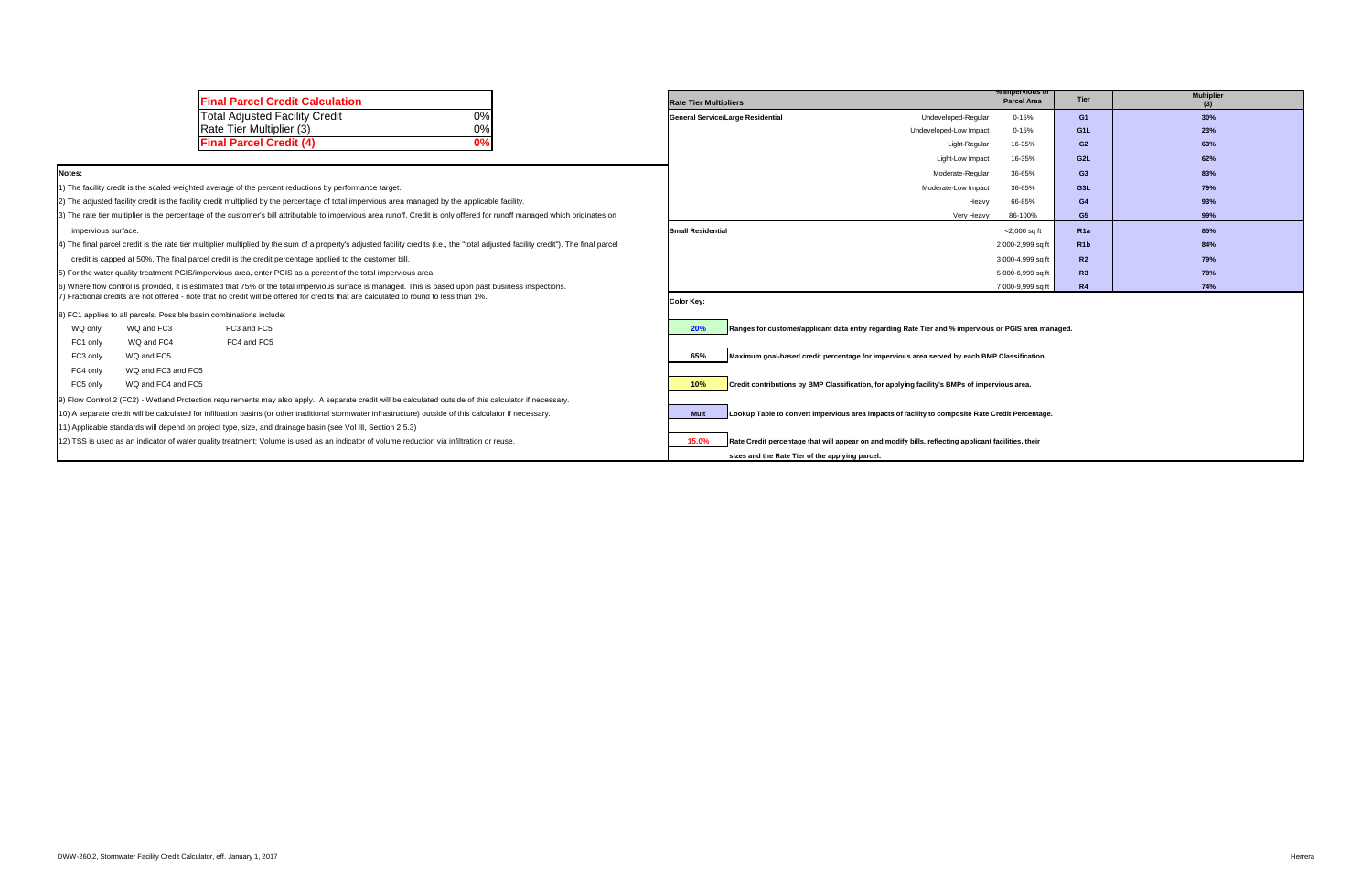# **Attachment A - Table 3 . Stormwater Facility Credit Program (SFCP) Credit Calculator: For Facilities Built According to 2016 Seattle Code Requirements**

| <b>Drainage Rate Tier:</b>                                             |               |                                                                                                                                                                                   |                                                                                                                |                                                                                                                                                                              |                  |                                          | <b>Performance Factors</b>                              |                                               | <b>Facility Credit</b>                 |                                                           |
|------------------------------------------------------------------------|---------------|-----------------------------------------------------------------------------------------------------------------------------------------------------------------------------------|----------------------------------------------------------------------------------------------------------------|------------------------------------------------------------------------------------------------------------------------------------------------------------------------------|------------------|------------------------------------------|---------------------------------------------------------|-----------------------------------------------|----------------------------------------|-----------------------------------------------------------|
| % Hard Surface Area Managed<br>(see note 1)                            | <b>WQ/FC</b>  | <b>Classification Stormwater Facility Type</b>                                                                                                                                    |                                                                                                                |                                                                                                                                                                              | TSS<br>Reduction | <b>Runoff Volume</b><br><b>Reduction</b> | 2-yr Peak Flow &<br><b>Duration</b><br><b>Reduction</b> | 25-yr Peak<br><b>Flow</b><br><b>Reduction</b> | <b>Facility Credit (see</b><br>note 2) | <b>Adjusted</b><br><b>Facility Credit</b><br>(see note 3) |
| <b>Water Quality (WQ)</b>                                              |               |                                                                                                                                                                                   |                                                                                                                |                                                                                                                                                                              |                  |                                          |                                                         |                                               |                                        |                                                           |
|                                                                        |               | Design Standard: Treatment of the water quality design storm volume or flow rate                                                                                                  |                                                                                                                |                                                                                                                                                                              |                  |                                          |                                                         |                                               |                                        |                                                           |
| Basin types: Basins requiring basic, enhanced, or phosphorus treatment |               |                                                                                                                                                                                   |                                                                                                                | <b>Weighting Factor=</b>                                                                                                                                                     | 60%              | 40%                                      | $0\%$                                                   | 0%                                            |                                        |                                                           |
| $0\%$                                                                  | WQ-Level 1    | . Non-infiltrating bioretention<br>· Biofiltration swale (basic, wet, continuous inflow<br>or compost amended)<br>• Filter strip (basic or compost amended)<br>Media filter drain | • Basic or large sand filter basin<br>• Sand filter vault<br>• Linear sand filter<br>• Wet pond<br>• Wet vault | • Stormwater treatment wetland<br>• Detention/wet pond<br>• Detention/wet vault<br>• Detention/stormwater wetland<br>• Proprietary BMPs                                      | 81%              | 20%                                      | <b>NA</b>                                               | <b>NA</b>                                     | 29%                                    | 0%                                                        |
| $0\%$                                                                  | WQ-Level 2    | · Infiltration trench<br>. Infiltrating bioretention (with or without<br>underdrain)<br>· Permeable pavement facility                                                             | • Permeable payement surface<br>• Infiltration basin<br>• Infiltration chamber                                 | · Splashblock, trench, sheet flow, or concentrated<br>flow dispersion meeting basic filter strip<br>requirements                                                             | 94%              | 94%                                      | <b>NA</b>                                               | <b>NA</b>                                     | 47%                                    | $0\%$                                                     |
| Flow Control #1 (FC#1) - On-site Stormwater Management                 |               |                                                                                                                                                                                   |                                                                                                                |                                                                                                                                                                              |                  |                                          |                                                         |                                               |                                        |                                                           |
| Design Standard: On-site Performance Standard or On-site List Approach |               |                                                                                                                                                                                   |                                                                                                                |                                                                                                                                                                              |                  |                                          |                                                         |                                               |                                        |                                                           |
| <b>Basin types: All</b>                                                |               |                                                                                                                                                                                   |                                                                                                                | <b>Weighting Factor=</b>                                                                                                                                                     | 15%              | 35%                                      | 40%                                                     | 10%                                           |                                        |                                                           |
| $0\%$                                                                  | FC#1- Level 1 | · Single-family residential cistern                                                                                                                                               |                                                                                                                |                                                                                                                                                                              | 13%              | 10%                                      | 11%                                                     | 27%                                           | 7%                                     | $0\%$                                                     |
|                                                                        |               | · Perforated stub-out connection<br>Vegetated roof                                                                                                                                | • Concentrated flow dispersion                                                                                 | • Trench downspout dispersion                                                                                                                                                |                  |                                          |                                                         |                                               |                                        |                                                           |
| 0%                                                                     | FC#1-Level 2  | Sheet flow dispersion                                                                                                                                                             | • Splashblock downspout dispersion                                                                             | • Non-infiltrating bioretention                                                                                                                                              | 58%              | 25%                                      | 60%                                                     | 70%                                           | 24%                                    | $0\%$                                                     |
| $0\%$                                                                  | FC#1-Level 3  | • Rain garden<br>. Infiltrating bioretention (with or without<br>underdrain)                                                                                                      | • Permeable pavement facility<br>• Permeable pavement surface                                                  | • Rainwater harvesting                                                                                                                                                       | 95%              | 90%                                      | 83%                                                     | 28%                                           | 41%                                    | $0\%$                                                     |
| 0%                                                                     | FC#1- Level 4 | · Full dispersion<br>· Infiltration trench                                                                                                                                        | • Dry well                                                                                                     |                                                                                                                                                                              | 98%              | 93%                                      | 89%                                                     | 52%                                           | 44%                                    | $0\%$                                                     |
| Flow Control #2 (FC#2) - Wetland Protection                            |               |                                                                                                                                                                                   |                                                                                                                |                                                                                                                                                                              |                  |                                          |                                                         |                                               |                                        |                                                           |
| <b>Basin types: Wetlands</b>                                           |               |                                                                                                                                                                                   |                                                                                                                | Design Standard: Total runoff volume within 20 percent of the pre-project volume during a single event and within 15 percent on a monthly basis.<br><b>Weighting Factor=</b> | 15%              | 30%                                      | 30%                                                     | 25%                                           |                                        |                                                           |
|                                                                        |               | • Vegetated roofs                                                                                                                                                                 |                                                                                                                | • Detention/ wet pond                                                                                                                                                        |                  |                                          |                                                         |                                               |                                        |                                                           |
| $0\%$                                                                  | FC#2- Level 1 | · Detention cistern<br>· Detention vault                                                                                                                                          | • Detention pipe<br>• Detention pond (with impermeable liner)                                                  | • Detention/ wet vault<br>• Detention/ stormwater wetland                                                                                                                    | 55%              | 0%                                       | 57%                                                     | 82%                                           | 23%                                    | $0\%$                                                     |
| $0\%$                                                                  | FC#2- Level 2 | Sheet flow dispersion<br>• Concentrated flow dispersion                                                                                                                           | • Splashblock downspout dispersion<br>• Trench downspout dispersion                                            | • Permeable pavement facility<br>• Permeable pavement surface                                                                                                                | 96%              | 84%                                      | 89%                                                     | 40%                                           | 38%                                    | $0\%$                                                     |
| $0\%$                                                                  | FC#2- Level 3 | . Infiltrating bioretention (without underdrain)<br>• Full dispersion<br>• Infiltration trench                                                                                    | • Dry well<br>• Infiltration chamber                                                                           | • Infiltration basin<br>• Rainwater harvesting                                                                                                                               | 99%              | 99%                                      | 96%                                                     | 61%                                           | 45%                                    | $0\%$                                                     |
| Flow Control #3 (FC#3) - Pre-developed Forested                        |               |                                                                                                                                                                                   |                                                                                                                |                                                                                                                                                                              |                  |                                          |                                                         |                                               |                                        |                                                           |
|                                                                        |               | Design Standard: Match half 2-year to 50-year flow duration to forested condition                                                                                                 |                                                                                                                |                                                                                                                                                                              |                  |                                          |                                                         |                                               |                                        |                                                           |
| <b>Basin types: Creek basins</b>                                       |               |                                                                                                                                                                                   |                                                                                                                | <b>Weighting Factor=</b>                                                                                                                                                     | 15%              | 30%                                      | 30%                                                     | 25%                                           |                                        |                                                           |
| $0\%$                                                                  | FC#3- Level 1 | • Vegetated roofs<br>· Detention cistern<br>· Detention vault                                                                                                                     | • Detention pipe<br>• Detention pond (with impermeable liner)                                                  | • Detention/ wet pond<br>• Detention/ wet vault<br>• Detention/ stormwater wetland                                                                                           | 55%              | 3%                                       | 46%                                                     | 93%                                           | 23%                                    | $0\%$                                                     |
| $0\%$                                                                  | FC#3-Level 2  | Sheet flow dispersion<br>Concentrated flow dispersion                                                                                                                             | • Splashblock downspout dispersion<br>• Trench downspout dispersion                                            | • Permeable pavement facility<br>• Permeable pavement surface                                                                                                                | 94%              | 82%                                      | 87%                                                     | 40%                                           | 38%                                    | $0\%$                                                     |
| 0%                                                                     | FC#3-Level 3  | • Infiltrating bioretention (without underdrain)<br>• Full dispersion<br>• Infiltration trench                                                                                    | • Dry well<br>• Infiltration chamber                                                                           | · Infiltration basin<br>• Rainwater harvesting                                                                                                                               | 100%             | 100%                                     | 97%                                                     | 77%                                           | 47%                                    | $0\%$                                                     |
| Flow Control #4 (FC#4) - Pre-developed Pasture                         |               |                                                                                                                                                                                   |                                                                                                                |                                                                                                                                                                              |                  |                                          |                                                         |                                               |                                        |                                                           |
|                                                                        |               | Design Standard: Match half 2-year to 2-year flow duration to pasture condition                                                                                                   |                                                                                                                |                                                                                                                                                                              |                  |                                          |                                                         |                                               |                                        |                                                           |
| <b>Basin types: Creek basins</b>                                       |               |                                                                                                                                                                                   |                                                                                                                | <b>Weighting Factor=</b>                                                                                                                                                     | 15%              | 30%                                      | 45%                                                     | 10%                                           |                                        |                                                           |
| $0\%$                                                                  | FC#4- Level 1 | • Vegetated roofs<br>• Detention cistern                                                                                                                                          | • Detention pipe<br>• Detention pond (with impermeable liner)                                                  | • Detention/ wet pond<br>• Detention/ wet vault                                                                                                                              | 55%              | 0%                                       | 57%                                                     | 82%                                           | 21%                                    | $0\%$                                                     |
| $0\%$                                                                  | FC#4- Level 2 | · Detention vault<br>Sheet flow dispersion                                                                                                                                        | • Splashblock downspout dispersion                                                                             | • Detention/ stormwater wetland<br>• Permeable pavement facility                                                                                                             | 96%              | 84%                                      | 89%                                                     | 40%                                           | 42%                                    | $0\%$                                                     |
|                                                                        |               | Concentrated flow dispersion<br>. Infiltrating bioretention (without underdrain)                                                                                                  | • Trench downspout dispersion                                                                                  | · Permeable pavement surface                                                                                                                                                 |                  |                                          |                                                         |                                               |                                        |                                                           |
| $0\%$                                                                  | FC#4- Level 3 | • Full dispersion<br>• Infiltration trench                                                                                                                                        | • Dry well<br>• Infiltration chamber                                                                           | · Infiltration basin<br>• Rainwater harvesting                                                                                                                               | 99%              | 99%                                      | 96%                                                     | 61%                                           | 47%                                    | 0%                                                        |
|                                                                        |               |                                                                                                                                                                                   |                                                                                                                |                                                                                                                                                                              |                  |                                          |                                                         |                                               |                                        |                                                           |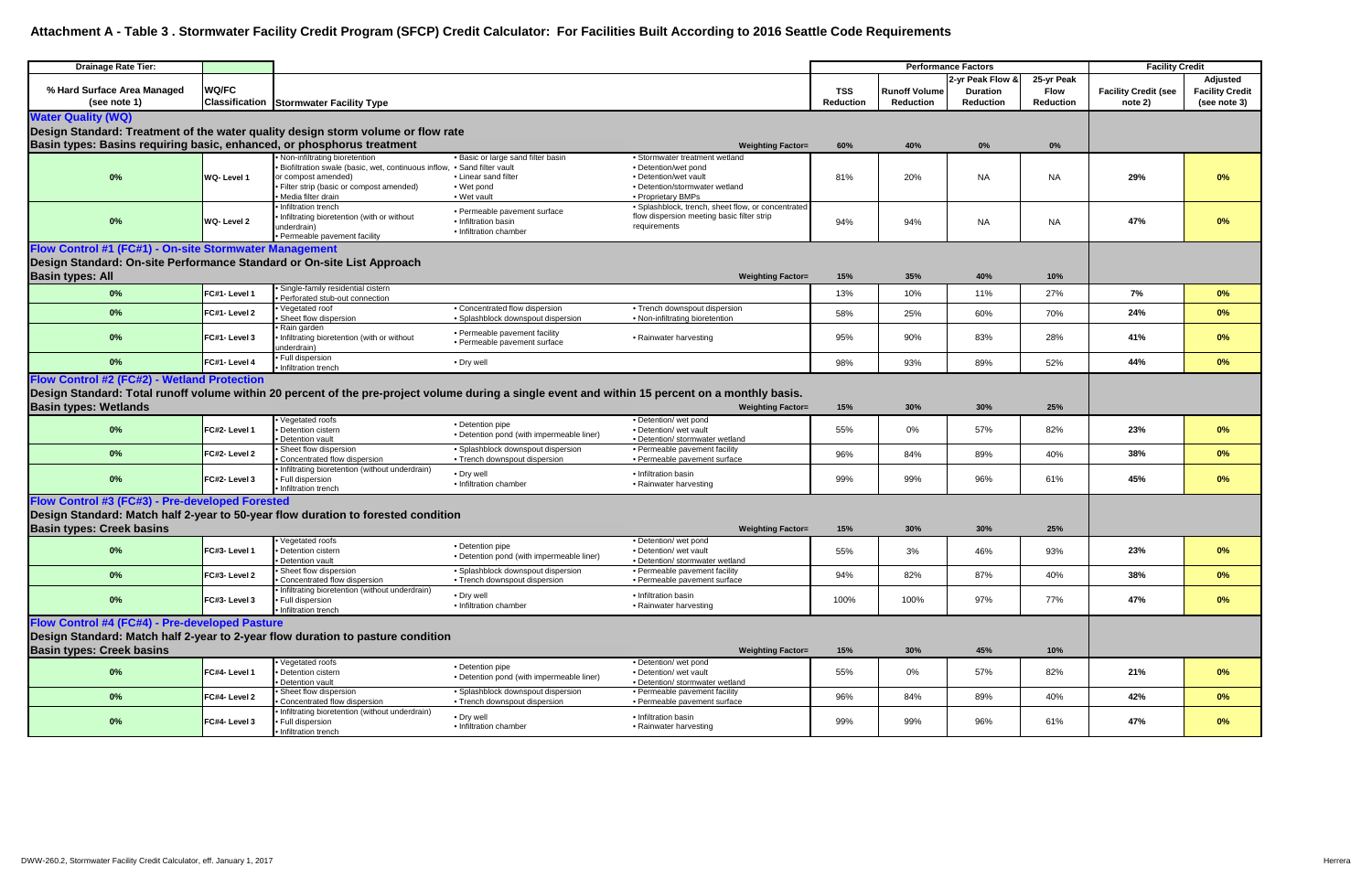# **Attachment A - Table 3 . Stormwater Facility Credit Program (SFCP) Credit Calculator: For Facilities Built According to 2016 Seattle Code Requirements**

| <b>IFinal Parcel Credit Calculation</b>                                                                                                                                                               | <b>Drainage Rate Category</b>                                                                              | % Impervious or<br><b>Parcel Area</b> | <b>Drainage Rate</b><br>Tier | <b>Drainage</b><br><b>Multipl</b><br>(see not |
|-------------------------------------------------------------------------------------------------------------------------------------------------------------------------------------------------------|------------------------------------------------------------------------------------------------------------|---------------------------------------|------------------------------|-----------------------------------------------|
| 0%<br><b>Total Facility Credit</b>                                                                                                                                                                    | Undeveloped-Regular<br>General Service/Large Residential                                                   | $0 - 15%$                             | G1                           | 30%                                           |
| 0%<br>Rate Tier Multiplier (see note 4)                                                                                                                                                               | Undeveloped-Low Impact                                                                                     | $0 - 15%$                             | G <sub>1</sub> L             | 23%                                           |
| 0%<br><b>Final Parcel Credit (see note 5)</b>                                                                                                                                                         | Light-Regular                                                                                              | 16-35%                                | G <sub>2</sub>               | 63%                                           |
|                                                                                                                                                                                                       | Light-Low Impact                                                                                           | 16-35%                                | G <sub>2</sub> L             | 62%                                           |
| Notes:                                                                                                                                                                                                | Moderate-Regular                                                                                           | 36-65%                                | G <sub>3</sub>               | 83%                                           |
| 1) For the water quality standard, enter PGHS treated as a percent of the total hard surface area. For the flow control standard(s), enter hard surface area managed as a                             | Moderate-Low Impact                                                                                        | 36-65%                                | G <sub>3</sub> L             | 79%                                           |
| percent of the total hard surface area.                                                                                                                                                               | Heavy                                                                                                      | 66-85%                                | G4                           | 93%                                           |
| 2) The "Facility Credit" a scaled weighted average of the performance factors for a given facility and performance standard. "Weighting Factors" assign greater or lesser weight                      | Very Heavy                                                                                                 | 86-100%                               | G <sub>5</sub>               | 99%                                           |
| to each performance factor relative to the environmental priorities for the type of basin in which the project is located.                                                                            | <b>Small Residential</b>                                                                                   | $<$ 2,000 sq ft                       | R <sub>1</sub> a             | 85%                                           |
| 3) The "Adjusted Facility Credit" is the "Facility Credit" multiplied by the "% Hard Surface Managed" by the facility                                                                                 |                                                                                                            | 2,000-2,999 sq ft                     | R1b                          | 84%                                           |
| 4) The "Drainage Rate Tier Multiplier" is the percentage of the customer's bill attributable to hard surface area runoff. Credit is only offered for runoff managed which originates on hard surface. |                                                                                                            | 3,000-4,999 sq ft                     | R <sub>2</sub>               | 79%                                           |
| The "Final Parcel Credit" is the "Drainage Rate Tier Multiplier" multiplied by the sum of a property's "Adjusted Facility Credits" (i.e., the "Total Adjusted Facility Credit").                      |                                                                                                            | 5,000-6,999 sq ft                     | R <sub>3</sub>               | 78%                                           |
| The final parcel credit is capped at 50%. The "Final Parcel Credit" is the credit percentage applied to the customer bill                                                                             |                                                                                                            | 7,000-9,999 sq ft                     | R <sub>4</sub>               | 74%                                           |
| Fractional credits are not offered - no credit will be offered for credits that are calculated to round to less than 1%.                                                                              | <b>Color Key:</b>                                                                                          |                                       |                              |                                               |
| Applicable standards will depend on project type, size, and drainage basin (see Volume I, Chapter 4 and 5).                                                                                           |                                                                                                            |                                       |                              |                                               |
| [8] TSS is used as an indicator of water quality treatment; Volume is used as an indicator of volume reduction via infiltration or reuse.                                                             | 20%<br>Customer/applicant data entry (Rate Tier and % impervious or PGHS area managed).                    |                                       |                              |                                               |
| 9) If multiple flow control standards apply to a project, the largest applicable credit is applied (e.g., if an area is mitigated for FC#1, FC#4 and FC#5, enter the % hard surface managed           |                                                                                                            |                                       |                              |                                               |
| under the flow control standard that provides the highest credit for the facility used).                                                                                                              | Stormwater Facility Credit<br>10%                                                                          |                                       |                              |                                               |
| 10) If both flow control and water quality standards apply to a project, credit will be given for both (e.g., if an area meets both treatment and flow control standards, enter the % hard surface    |                                                                                                            |                                       |                              |                                               |
| managed under both the water quality and flow control standards- the resulting "% Hard Surface Managed" may exceed 100%).                                                                             | Lookup Table to convert impervious area impacts of facility to composite Rate Credit Percentage.<br>Tier/% |                                       |                              |                                               |
|                                                                                                                                                                                                       | 15%<br>Rate Credit that will appear on and modify bills, reflecting stormwater facilities and Rate Tier.   |                                       |                              |                                               |

| <b>Drainage Rate Tier:</b>                                            |                      |                                                                                                           |                                                                                              |                                                                                         |            |                         | <b>Performance Factors</b>               |                                                  |                                        | <b>Facility Credit</b>                 |                                                    |
|-----------------------------------------------------------------------|----------------------|-----------------------------------------------------------------------------------------------------------|----------------------------------------------------------------------------------------------|-----------------------------------------------------------------------------------------|------------|-------------------------|------------------------------------------|--------------------------------------------------|----------------------------------------|----------------------------------------|----------------------------------------------------|
| % Hard Surface Area Managed<br>(see note 1)                           | <b>WQ/FC</b>         | <b>Classification Stormwater Facility Type</b>                                                            |                                                                                              |                                                                                         |            | <b>TSS</b><br>Reduction | <b>Runoff Volume</b><br><b>Reduction</b> | 2-yr Peak Flow &<br><b>Duration</b><br>Reduction | 25-yr Peak<br><b>Flow</b><br>Reduction | <b>Facility Credit (see</b><br>note 2) | Adjusted<br><b>Facility Credit</b><br>(see note 3) |
| Flow Control #5 (FC#5) - Peak Control                                 |                      |                                                                                                           |                                                                                              |                                                                                         |            |                         |                                          |                                                  |                                        |                                        |                                                    |
| Design Standard: 2- and 25-year peak control                          |                      |                                                                                                           |                                                                                              |                                                                                         |            |                         |                                          |                                                  |                                        |                                        |                                                    |
| Basin types: Public combined sewer, capacity-constrained, small lakes |                      |                                                                                                           |                                                                                              |                                                                                         | Weighting= | 0%                      | 25%                                      | 40%                                              | 35%                                    |                                        |                                                    |
| 0%                                                                    | <b>IFC#5-Level 1</b> | • Detention cistern<br>• Detention vault<br>• Detention pipe                                              | • Detention pond (with impermeable liner)<br>• Detention/ wet pond<br>• Detention/ wet vault | • Detention/ stormwater wetland<br>• Non-infiltrating bioretention<br>• Vegetated roofs |            | <b>NA</b>               | 2%                                       | 90%                                              | 80%                                    | 33%                                    | 0%                                                 |
| 0%                                                                    | <b>FC#5-Level 2</b>  | • Sheet flow dispersion<br>• Concentrated flow dispersion                                                 | • Splashblock downspout dispersion<br>• Trench downspout dispersion                          | • Permeable pavement facility<br>• Permeable pavement surface                           |            | <b>NA</b>               | 85%                                      | 85%                                              | 52%                                    | 37%                                    | 0%                                                 |
| 0%                                                                    | <b>IFC#5-Level 3</b> | . Infiltrating bioretention (with or without<br>underdrain)<br>• Full dispersion<br>. Infiltration trench | • Dry well<br>• Infiltration chamber                                                         | • Infiltration basin<br>• Rainwater harvesting                                          |            | <b>NA</b>               | 100%                                     | 100%                                             | 89%                                    | 48%                                    | 0%                                                 |
|                                                                       |                      |                                                                                                           |                                                                                              |                                                                                         |            |                         |                                          |                                                  |                                        | <b>Total Adjusted Facility Credit</b>  | 0.0%                                               |

|                      | % Impervious or<br><b>Parcel Area</b> | <b>Drainage Rate</b><br><b>Tier</b> | <b>Drainage Rate</b><br><b>Multiplier</b><br>(see note 4) |
|----------------------|---------------------------------------|-------------------------------------|-----------------------------------------------------------|
| Undeveloped-Regular  | $0 - 15%$                             | G <sub>1</sub>                      | 30%                                                       |
| developed-Low Impact | $0 - 15%$                             | G <sub>1</sub> L                    | 23%                                                       |
| Light-Regular        | 16-35%                                | G <sub>2</sub>                      | 63%                                                       |
| Light-Low Impact     | 16-35%                                | G <sub>2</sub> L                    | 62%                                                       |
| Moderate-Regular     | 36-65%                                | G <sub>3</sub>                      | 83%                                                       |
| Moderate-Low Impact  | 36-65%                                | G3L                                 | 79%                                                       |
| Heavy                | 66-85%                                | G4                                  | 93%                                                       |
| Very Heavy           | 86-100%                               | G <sub>5</sub>                      | 99%                                                       |
|                      | $<$ 2,000 sq ft                       | R <sub>1a</sub>                     | 85%                                                       |
|                      | 2,000-2,999 sq ft                     | R <sub>1</sub> b                    | 84%                                                       |
|                      | 3,000-4,999 sq ft                     | R <sub>2</sub>                      | 79%                                                       |
|                      | 5,000-6,999 sq ft                     | R3                                  | 78%                                                       |
|                      | 7,000-9,999 sq ft                     | R <sub>4</sub>                      | 74%                                                       |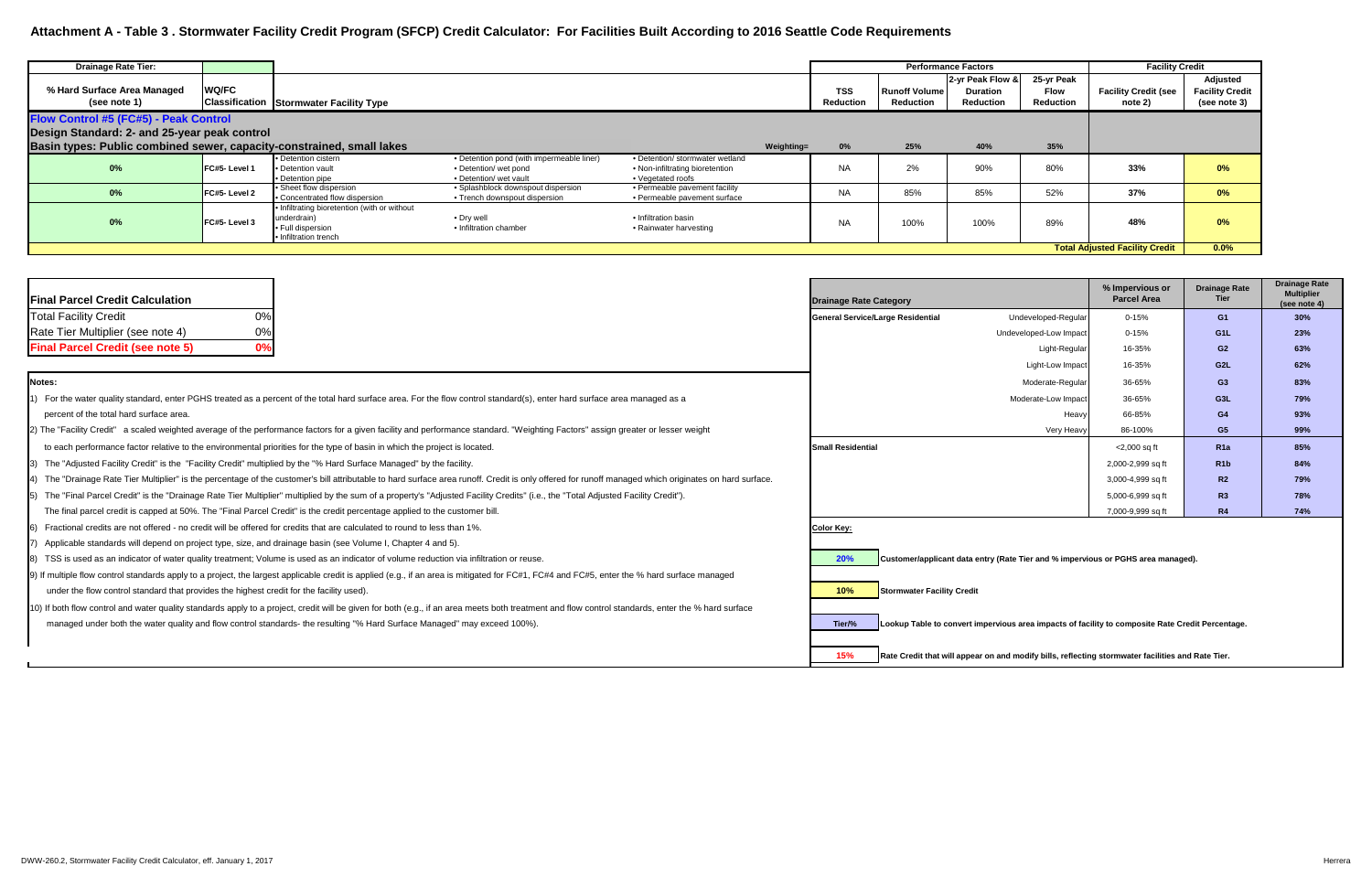# **2021 Stormwater Facility Credit Program (SFCP) Credit Calculator: For Facilities Built According to 2021 Seattle Code Requirements**

Version: 07-23-21

|                                                                                                                                                                                                                                    |                             |                                                            |                                                                     |                                                                                                                                                                               | <b>Performance Factors</b> |                      |                  |                       |                                        |                        |                        |
|------------------------------------------------------------------------------------------------------------------------------------------------------------------------------------------------------------------------------------|-----------------------------|------------------------------------------------------------|---------------------------------------------------------------------|-------------------------------------------------------------------------------------------------------------------------------------------------------------------------------|----------------------------|----------------------|------------------|-----------------------|----------------------------------------|------------------------|------------------------|
| <b>Drainage Rate Tier:</b>                                                                                                                                                                                                         |                             |                                                            |                                                                     |                                                                                                                                                                               |                            |                      |                  |                       |                                        |                        | <b>Facility Credit</b> |
|                                                                                                                                                                                                                                    |                             |                                                            |                                                                     |                                                                                                                                                                               |                            |                      | 2-yr Peak Flow & |                       | Weighted                               |                        | Adjusted               |
| % Hard Surface Area Managed                                                                                                                                                                                                        |                             |                                                            |                                                                     |                                                                                                                                                                               | TSS                        | <b>Runoff Volume</b> | <b>Duration</b>  | 25-yr Peak            | <b>Performance Factor</b>              | <b>Facility Credit</b> | <b>Facility Credit</b> |
| (see note 1)                                                                                                                                                                                                                       | <b>WQ/FC Classification</b> | <b>Stormwater Facility Type</b>                            |                                                                     |                                                                                                                                                                               | Reduction                  | Reduction            | <b>Reduction</b> | <b>Flow Reduction</b> | (see note 2)                           | (see note 3)           | (see note 4)           |
|                                                                                                                                                                                                                                    |                             |                                                            |                                                                     |                                                                                                                                                                               |                            |                      |                  |                       | <b>Facility Credit Scaling Factor=</b> | 50%                    |                        |
|                                                                                                                                                                                                                                    |                             |                                                            |                                                                     |                                                                                                                                                                               |                            |                      |                  |                       |                                        |                        |                        |
| <b>Water Quality (WQ) (see note 12)</b>                                                                                                                                                                                            |                             |                                                            |                                                                     |                                                                                                                                                                               |                            |                      |                  |                       |                                        |                        |                        |
| Design Standard: Treatment of the water quality design storm volume or flow rate                                                                                                                                                   |                             |                                                            |                                                                     |                                                                                                                                                                               |                            |                      |                  |                       |                                        |                        |                        |
| Basin types: Basins requiring basic, enhanced, or phosphorus treatment                                                                                                                                                             |                             |                                                            |                                                                     | <b>Weighting Factor=</b>                                                                                                                                                      | 60%                        | 40%                  | $0\%$            | $0\%$                 |                                        |                        |                        |
|                                                                                                                                                                                                                                    |                             | Non-infiltrating bioretention                              | · Basic or large sand filter basin                                  | · Stormwater treatment wetland                                                                                                                                                |                            |                      |                  |                       |                                        |                        |                        |
|                                                                                                                                                                                                                                    |                             | · Biofiltration swale (basic, wet, continuous              | · Sand filter vault                                                 | • Detention/wet pond                                                                                                                                                          |                            |                      |                  |                       |                                        |                        |                        |
| 0%                                                                                                                                                                                                                                 | WQ-Level 1                  | inflow, or compost amended)                                | • Linear sand filter                                                | • Detention/wet vault                                                                                                                                                         | 81%                        | 20%                  | <b>NA</b>        | <b>NA</b>             | 57%                                    | 29%                    | 0%                     |
|                                                                                                                                                                                                                                    |                             | Filter strip (basic or compost amended)                    | • Wet pond                                                          | • Detention/stormwater wetland                                                                                                                                                |                            |                      |                  |                       |                                        |                        |                        |
|                                                                                                                                                                                                                                    |                             | Media filter drain                                         | • Wet vault                                                         | • Proprietary BMPs                                                                                                                                                            |                            |                      |                  |                       |                                        |                        |                        |
|                                                                                                                                                                                                                                    |                             | Infiltration trench                                        | • Permeable pavement surface                                        | · Splashblock, trench, sheet flow, or                                                                                                                                         |                            |                      |                  |                       |                                        |                        |                        |
| 0%                                                                                                                                                                                                                                 | WQ-Level 2                  | Infiltrating bioretention<br>· Permeable pavement facility | · Infiltration basin<br>• Infiltration chamber                      | concentrated flow dispersion meeting basic<br>filter strip requirements                                                                                                       | 94%                        | 94%                  | NA               | NA                    | 94%                                    | 47%                    | $0\%$                  |
|                                                                                                                                                                                                                                    |                             |                                                            |                                                                     |                                                                                                                                                                               |                            |                      |                  |                       |                                        |                        |                        |
| Flow Control #1 (FC#1) - On-site Stormwater Management                                                                                                                                                                             |                             |                                                            |                                                                     |                                                                                                                                                                               |                            |                      |                  |                       |                                        |                        |                        |
| Design Standard: On-site Performance Standard or On-site List Approach                                                                                                                                                             |                             |                                                            |                                                                     |                                                                                                                                                                               |                            |                      |                  |                       |                                        |                        |                        |
| <b>Basin types: All</b>                                                                                                                                                                                                            |                             |                                                            |                                                                     | <b>Weighting Factor=</b>                                                                                                                                                      | 15%                        | 35%                  | 40%              | 10%                   |                                        |                        |                        |
| 0%                                                                                                                                                                                                                                 | FC#1-Level 1                | Single-family residential cistern                          |                                                                     |                                                                                                                                                                               | 13%                        | 10%                  | 11%              | 27%                   | 13%                                    | 7%                     | 0%                     |
|                                                                                                                                                                                                                                    |                             | Perforated stub-out connection                             |                                                                     |                                                                                                                                                                               |                            |                      |                  |                       |                                        |                        |                        |
|                                                                                                                                                                                                                                    |                             | Vegetated roof                                             | • Rainwater harvesting (Runoff Volume                               |                                                                                                                                                                               |                            |                      |                  |                       |                                        |                        |                        |
| 0%                                                                                                                                                                                                                                 | FC#1 Level 2                | Non-infiltrating bioretention                              | Reduction of 25% or more, On-site List                              |                                                                                                                                                                               | 36%                        | 15%                  | 27%              | 41%                   | 26%                                    | 13%                    | 0%                     |
|                                                                                                                                                                                                                                    |                             | Trench downspout dispersion                                | Category 4)<br>• Concentrated flow dispersion                       |                                                                                                                                                                               |                            |                      |                  |                       |                                        |                        |                        |
| 0%                                                                                                                                                                                                                                 | FC#1-Level 3                | Sheet flow dispersion                                      | · Splashblock downspout dispersion                                  |                                                                                                                                                                               | 91%                        | 55%                  | 86%              | 77%                   | 75%                                    | 38%                    | 0%                     |
|                                                                                                                                                                                                                                    |                             |                                                            |                                                                     |                                                                                                                                                                               |                            |                      |                  |                       |                                        |                        |                        |
| $0\%$                                                                                                                                                                                                                              | FC#1-Level 4                | Rain garden                                                | • Permeable pavement facility                                       | • Rainwater harvesting (On-site Performance                                                                                                                                   | 95%                        | 90%                  | 83%              | 27%                   | 82%                                    | 41%                    | $0\%$                  |
|                                                                                                                                                                                                                                    | (see note 13)               | Infiltrating bioretention                                  | • Permeable pavement surface                                        | Standard, On-site List Category 2)                                                                                                                                            |                            |                      |                  |                       |                                        |                        |                        |
| $0\%$                                                                                                                                                                                                                              | FC#1-Level 5                | <b>Full dispersion</b>                                     | • Drywell                                                           |                                                                                                                                                                               | 98%                        | 93%                  | 89%              | 51%                   | 88%                                    | 44%                    | $0\%$                  |
|                                                                                                                                                                                                                                    |                             | Infiltration trench                                        |                                                                     |                                                                                                                                                                               |                            |                      |                  |                       |                                        |                        |                        |
| Flow Control #2A (FC#2A) - Wetland Protection Method 1: Monitoring and Wetland Stage Modeling                                                                                                                                      |                             |                                                            |                                                                     |                                                                                                                                                                               |                            |                      |                  |                       |                                        |                        |                        |
|                                                                                                                                                                                                                                    |                             |                                                            |                                                                     | Design Standard: Comply with I-C.4, Wetland Hydroperiod Protection, presented in Appendix I-C of Ecology's Stormwater Management Manual for Western Washington (Ecology 2019) |                            |                      |                  |                       |                                        |                        |                        |
| <b>Basin types: Wetlands</b>                                                                                                                                                                                                       |                             |                                                            |                                                                     | <b>Weighting Factor=</b>                                                                                                                                                      | 15%                        | 30%                  | 30%              | 25%                   |                                        |                        |                        |
|                                                                                                                                                                                                                                    |                             | Vegetated roofs                                            |                                                                     | • Detention/ wet pond                                                                                                                                                         |                            |                      |                  |                       |                                        |                        |                        |
| 0%                                                                                                                                                                                                                                 | FC#2A-Level 1               | Detention cistern                                          | • Detention pipe                                                    | • Detention/ wet vault                                                                                                                                                        | 55%                        | 3%                   | 46%              | 93%                   | 46%                                    | 23%                    | 0%                     |
|                                                                                                                                                                                                                                    |                             | Detention vault                                            | • Detention pond (with impermeable liner)                           | • Detention/ stormwater wetland                                                                                                                                               |                            |                      |                  |                       |                                        |                        |                        |
| 0%                                                                                                                                                                                                                                 | FC#2A-Level 2               | Sheet flow dispersion                                      | • Splashblock downspout dispersion                                  | • Permeable pavement facility                                                                                                                                                 | 93%                        | 81%                  | 87%              | 37%                   | 74%                                    | 37%                    | $0\%$                  |
|                                                                                                                                                                                                                                    |                             | Concentrated flow dispersion                               | • Trench downspout dispersion                                       | • Permeable pavement surface                                                                                                                                                  |                            |                      |                  |                       |                                        |                        |                        |
|                                                                                                                                                                                                                                    |                             | Infiltrating bioretention                                  | • Drywell                                                           | · Infiltration basin                                                                                                                                                          |                            |                      |                  |                       |                                        |                        |                        |
| 0%                                                                                                                                                                                                                                 | FC#2A-Level 3               | <b>Full dispersion</b><br>Infiltration trench              | · Infiltration chamber                                              | • Rainwater harvesting                                                                                                                                                        | 100%                       | 100%                 | 97%              | 75%                   | 93%                                    | 47%                    | $0\%$                  |
|                                                                                                                                                                                                                                    |                             |                                                            |                                                                     |                                                                                                                                                                               |                            |                      |                  |                       |                                        |                        |                        |
| Flow Control #2B (FC#2B) - Wetland Protection Method 2: Site Discharge Modeling<br>Design Standard: Total runoff volume within 20 percent of the pre-project volume during a single event and within 15 percent on a monthly basis |                             |                                                            |                                                                     |                                                                                                                                                                               |                            |                      |                  |                       |                                        |                        |                        |
|                                                                                                                                                                                                                                    |                             |                                                            |                                                                     |                                                                                                                                                                               |                            |                      |                  |                       |                                        |                        |                        |
| <b>Basin types: Wetlands</b>                                                                                                                                                                                                       |                             |                                                            |                                                                     | <b>Weighting Factor=</b>                                                                                                                                                      | 15%                        | 30%                  | 30%              | 25%                   |                                        |                        |                        |
|                                                                                                                                                                                                                                    |                             | Vegetated roofs                                            | • Detention pipe                                                    | • Detention/ wet pond                                                                                                                                                         |                            |                      |                  |                       |                                        |                        |                        |
| 0%                                                                                                                                                                                                                                 | FC#2B-Level 1               | Detention cistern                                          | • Detention pond (with impermeable liner)                           | • Detention/ wet vault                                                                                                                                                        | 55%                        | 0%                   | 57%              | 82%                   | 46%                                    | 23%                    | $0\%$                  |
|                                                                                                                                                                                                                                    |                             | Detention vault                                            |                                                                     | • Detention/ stormwater wetland                                                                                                                                               |                            |                      |                  |                       |                                        |                        |                        |
| 0%                                                                                                                                                                                                                                 | FC#2B-Level 2               | Sheet flow dispersion<br>Concentrated flow dispersion      | • Splashblock downspout dispersion<br>• Trench downspout dispersion | • Permeable pavement facility<br>• Permeable pavement surface                                                                                                                 | 96%                        | 84%                  | 89%              | 38%                   | 76%                                    | 38%                    | 0%                     |
|                                                                                                                                                                                                                                    |                             | · Infiltrating bioretention                                |                                                                     |                                                                                                                                                                               |                            |                      |                  |                       |                                        |                        |                        |
| 0%                                                                                                                                                                                                                                 | FC#2B- Level 3              | Full dispersion                                            | • Drywell                                                           | · Infiltration basin                                                                                                                                                          | 99%                        | 99%                  | 96%              | 61%                   | 89%                                    | 45%                    | $0\%$                  |
|                                                                                                                                                                                                                                    |                             | · Infiltration trench                                      | • Infiltration chamber                                              | • Rainwater harvesting                                                                                                                                                        |                            |                      |                  |                       |                                        |                        |                        |
| Flow Control #3 (FC#3) - Pre-developed Forested                                                                                                                                                                                    |                             |                                                            |                                                                     |                                                                                                                                                                               |                            |                      |                  |                       |                                        |                        |                        |
| Design Standard: Match half 2-year to 50-year flow duration to forested condition                                                                                                                                                  |                             |                                                            |                                                                     |                                                                                                                                                                               |                            |                      |                  |                       |                                        |                        |                        |
| <b>Basin types: Creek basins</b>                                                                                                                                                                                                   |                             |                                                            |                                                                     |                                                                                                                                                                               |                            |                      |                  |                       |                                        |                        |                        |
|                                                                                                                                                                                                                                    |                             |                                                            |                                                                     | <b>Weighting Factor=</b>                                                                                                                                                      | 15%                        | 30%                  | 30%              | 25%                   |                                        |                        |                        |
| 0%                                                                                                                                                                                                                                 | FC#3 Level 1                | • Vegetated roofs                                          | • Detention pipe                                                    | • Detention/ wet pond                                                                                                                                                         | 55%                        | 3%                   | 46%              | 93%                   | 46%                                    | 23%                    | $0\%$                  |
|                                                                                                                                                                                                                                    |                             | Detention cistern<br>Detention vault                       | • Detention pond (with impermeable liner)                           | • Detention/ wet vault<br>• Detention/ stormwater wetland                                                                                                                     |                            |                      |                  |                       |                                        |                        |                        |
|                                                                                                                                                                                                                                    |                             | Sheet flow dispersion                                      | · Splashblock downspout dispersion                                  | • Permeable pavement facility                                                                                                                                                 |                            |                      |                  |                       |                                        |                        |                        |
| $0\%$                                                                                                                                                                                                                              | FC#3-Level 2                | Concentrated flow dispersion                               | • Trench downspout dispersion                                       | • Permeable pavement surface                                                                                                                                                  | 93%                        | 81%                  | 87%              | 37%                   | 74%                                    | 37%                    | $0\%$                  |
|                                                                                                                                                                                                                                    |                             | Infiltrating bioretention                                  | • Drywell                                                           | · Infiltration basin                                                                                                                                                          |                            |                      |                  |                       |                                        |                        |                        |
| 0%                                                                                                                                                                                                                                 | FC#3-Level 3                | · Full dispersion                                          | · Infiltration chamber                                              | • Rainwater harvesting                                                                                                                                                        | 100%                       | 100%                 | 97%              | 75%                   | 93%                                    | 47%                    | $0\%$                  |
|                                                                                                                                                                                                                                    |                             | Infiltration trench                                        |                                                                     |                                                                                                                                                                               |                            |                      |                  |                       |                                        |                        |                        |
| Flow Control #4 (FC#4) - Pre-developed Pasture                                                                                                                                                                                     |                             |                                                            |                                                                     |                                                                                                                                                                               |                            |                      |                  |                       |                                        |                        |                        |
| Design Standard: Match half 2-year to 2-year flow duration to pasture condition                                                                                                                                                    |                             |                                                            |                                                                     |                                                                                                                                                                               |                            |                      |                  |                       |                                        |                        |                        |
| <b>Basin types: Creek basins</b>                                                                                                                                                                                                   |                             |                                                            |                                                                     | <b>Weighting Factor=</b>                                                                                                                                                      | 15%                        | 30%                  | 30%              | 25%                   |                                        |                        |                        |
|                                                                                                                                                                                                                                    |                             | Vegetated roofs                                            |                                                                     | • Detention/ wet pond                                                                                                                                                         |                            |                      |                  |                       |                                        |                        |                        |
| 0%                                                                                                                                                                                                                                 | FC#4-Level 1                | Detention cistern                                          | • Detention pipe                                                    | • Detention/ wet vault                                                                                                                                                        | 55%                        | 0%                   | 57%              | 82%                   | 46%                                    | 23%                    | $0\%$                  |
|                                                                                                                                                                                                                                    |                             | Detention vault                                            | • Detention pond (with impermeable liner)                           | • Detention/ stormwater wetland                                                                                                                                               |                            |                      |                  |                       |                                        |                        |                        |
| 0%                                                                                                                                                                                                                                 | FC#4-Level 2                | Sheet flow dispersion                                      | · Splashblock downspout dispersion                                  | • Permeable pavement facility                                                                                                                                                 | 96%                        | 84%                  | 89%              | 38%                   | 76%                                    | 38%                    |                        |
|                                                                                                                                                                                                                                    |                             | Concentrated flow dispersion                               | • Trench downspout dispersion                                       | • Permeable pavement surface                                                                                                                                                  |                            |                      |                  |                       |                                        |                        | $0\%$                  |
|                                                                                                                                                                                                                                    |                             | Infiltrating bioretention                                  | • Drywell                                                           | · Infiltration basin                                                                                                                                                          |                            |                      |                  |                       |                                        |                        |                        |
| 0%                                                                                                                                                                                                                                 | FC#4-Level 3                | Full dispersion<br>· Infiltration trench                   | • Infiltration chamber                                              | • Rainwater harvesting                                                                                                                                                        | 99%                        | 99%                  | 96%              | 61%                   | 89%                                    | 45%                    | $0\%$                  |
|                                                                                                                                                                                                                                    |                             |                                                            |                                                                     |                                                                                                                                                                               |                            |                      |                  |                       |                                        |                        |                        |